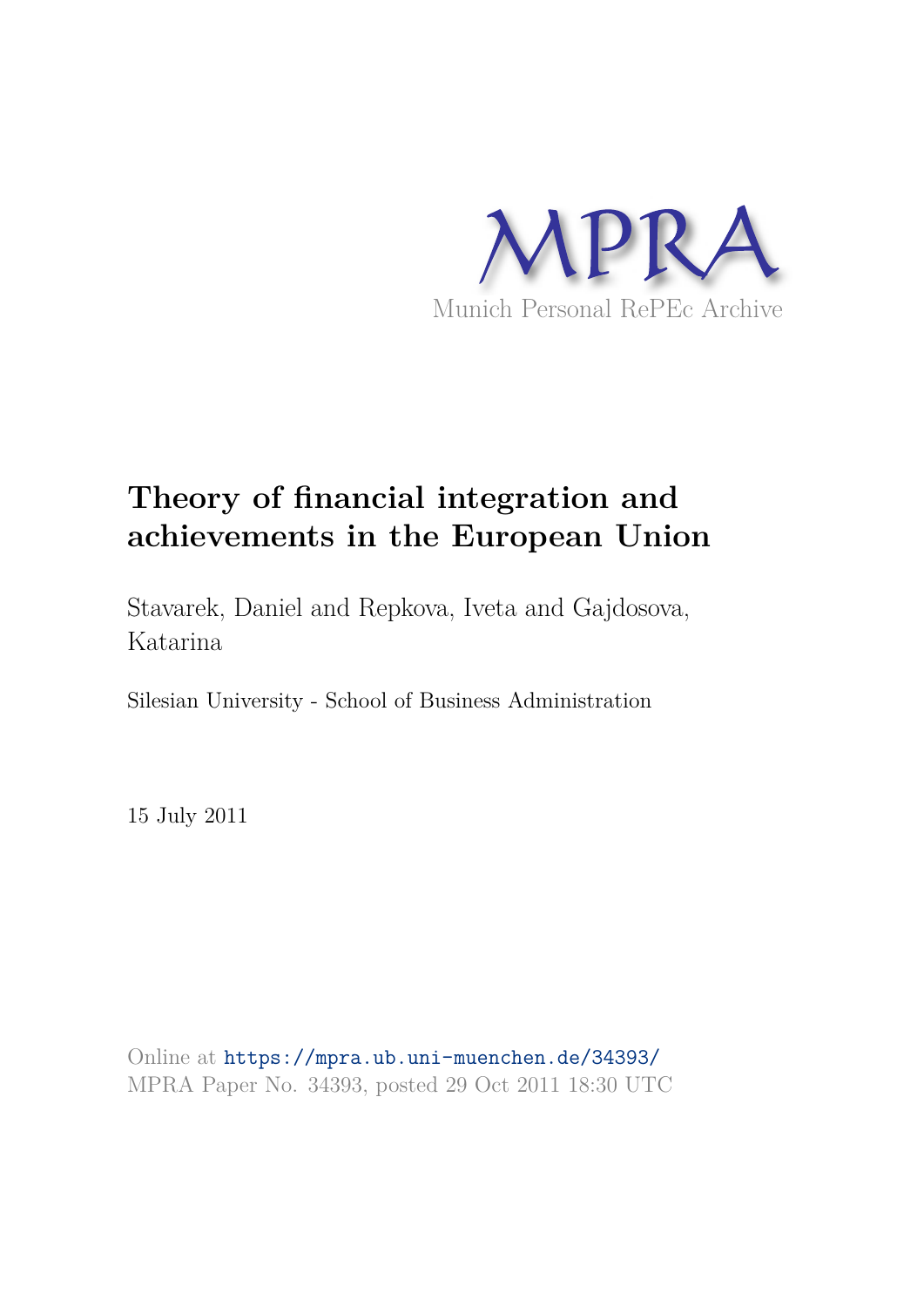## **Theory of financial integration and achievements in the European Union**

Daniel Stavárek, Iveta Řepková, Katarína Gajdošová

Silesian University School of Business Administration Department of Finance Univerzitní nám. 1934/3 733 40 Karviná Czech Republic e-mail: stavarek@opf.slu.cz tel.: +420 596 398 335

#### **Abstract**

Financial integration is the process that has been occurring in the European Union for many years and that intensified after adoption of the common currency in 1999. This paper discusses the theoretical framework of financial integration, particularly the definition, typology, benefits and drawbacks. More opportunities for risk sharing and diversification, better allocation of capital among investment opportunities, and potential for higher economic growth were identified as the crucial benefits of financial integration. By contrast, we consider increased vulnerability to external macroeconomic shocks and financial crises transmitted to higher output and consumption volatility as the most serious drawbacks of financial integration. The paper also summarizes the progress in financial integration that has been achieved in individual segments of the European Union financial sector. It is evident that the most integrated are the euro area money market and the government bonds markets. The remaining financial markets are still rather fragmented.

Key words: financial integration, financial markets, European Union, euro area

JEL codes: F33, F36, G15, G21

Published as: STAVÁREK, D. – ŘEPKOVÁ, I. – GAJDOŠOVÁ, K. Theory of financial integration and achievements in the European Union. In Matoušek, R. – Stavárek, D. (eds.) *Financial Integration in the European Union. (Routledge Studies in European Economy).*  London: Routledge, 2012. ISBN 978-0-415-69076-8.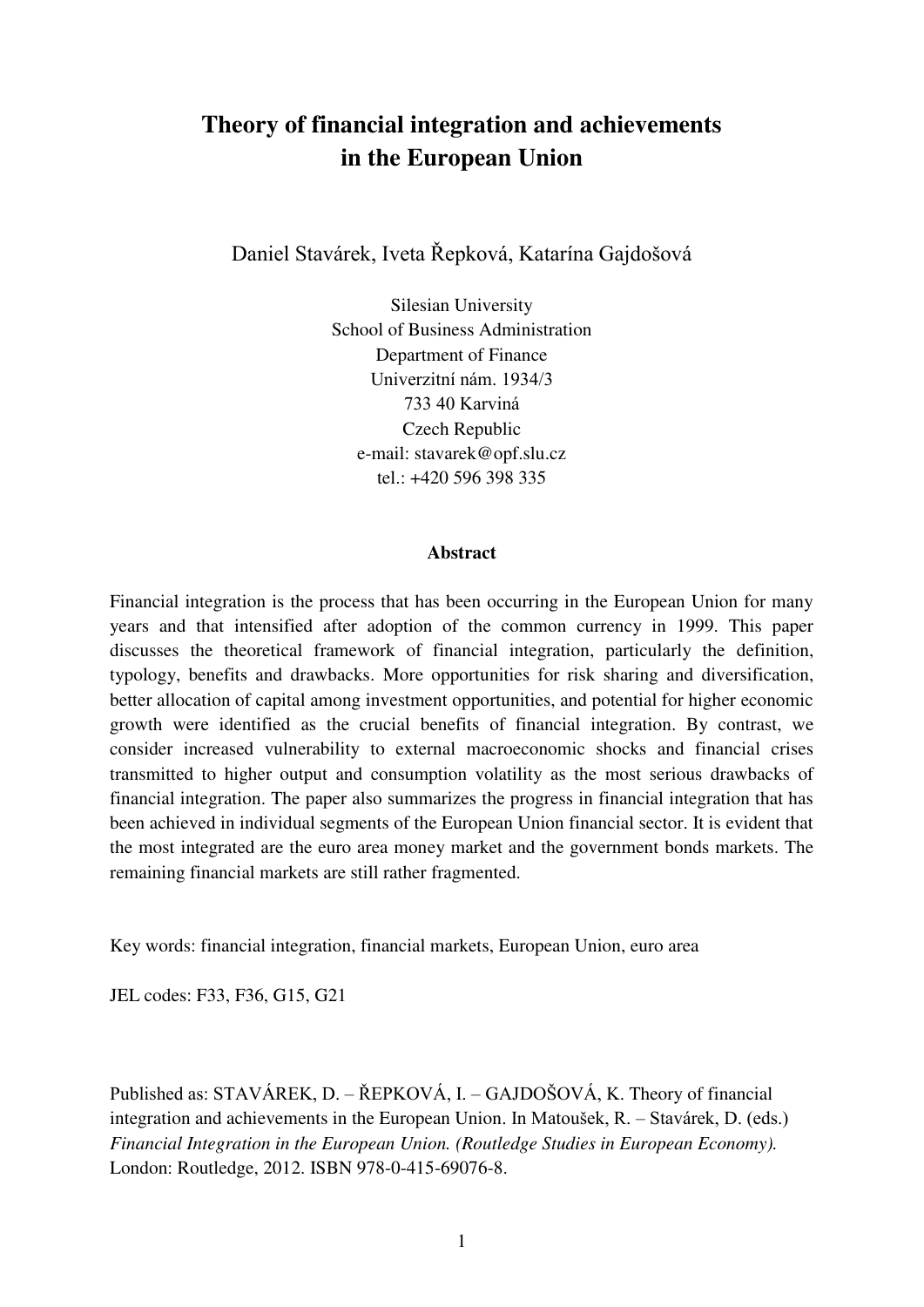## **INTRODUCTION**

Financial integration in Europe began several decades ago, in 1957, with the Treaty of Rome, which already contained the basic principles for the creation of single European market for financial services. The adoption of the common currency in 1999 was a major impetus for further financial integration in the European Union (Liebscher et al., 2006). With all the theoretical and empirical evidences, the issue of the euro undoubtedly offered a strong motivation for the procedure because a single currency is an important component of a common financial system and a strong promoter of financial integration (Jikang and Xinhui, 2004).

The aim of this paper is to describe the concept of financial integration, compare the benefits and risks of financial integration and summarize the progress in financial integration in the European Union. The paper is structured as follows. The first section defines financial integration, in the second section we introduce types of financial integration, the third section describes benefits and the fourth section the risks of financial integration. The fifth section presents measures of financial integration and the sixth section reports and discusses progress in financial integration in the EU.

## **DEFINITION OF FINANCIAL INTEGRATION**

The literature provides various alternative definitions of financial integration. Here, we present and discuss only definitions that have attracted attention in the subsequent research. Baele et al. (2004) assume that the market for a given set of financial instruments and/or services is fully integrated if all potential market participants have the same relevant characteristics:

- 1. They face a single set of rules when they decide to deal with those financial instruments and/or services.
- 2. They have equal access to the same set of financial instruments and/or services.
- 3. They are treated equally when they are active in the market.

This definition of financial market integration contains three important features. First, it is independent of the financial structures within regions. Financial structures encompass all financial intermediaries – institutions or markets – and how they relate to each other with respect to the flow of funds to and from households, governments and corporations. Second, frictions in the process of intermediation – i.e. the access to or investment of capital either through institutions or markets – can persist after financial integration is completed. Financial integration is concerned with the symmetric or asymmetric effects of existing frictions on different areas. Even in the presence of frictions, several areas can be financially integrated as long as frictions affect these areas symmetrically. However, if the frictions have asymmetric effects on the areas, the process of financial integration cannot reach the completion point. Third, definition of financial integration separates the two constituents of a financial market,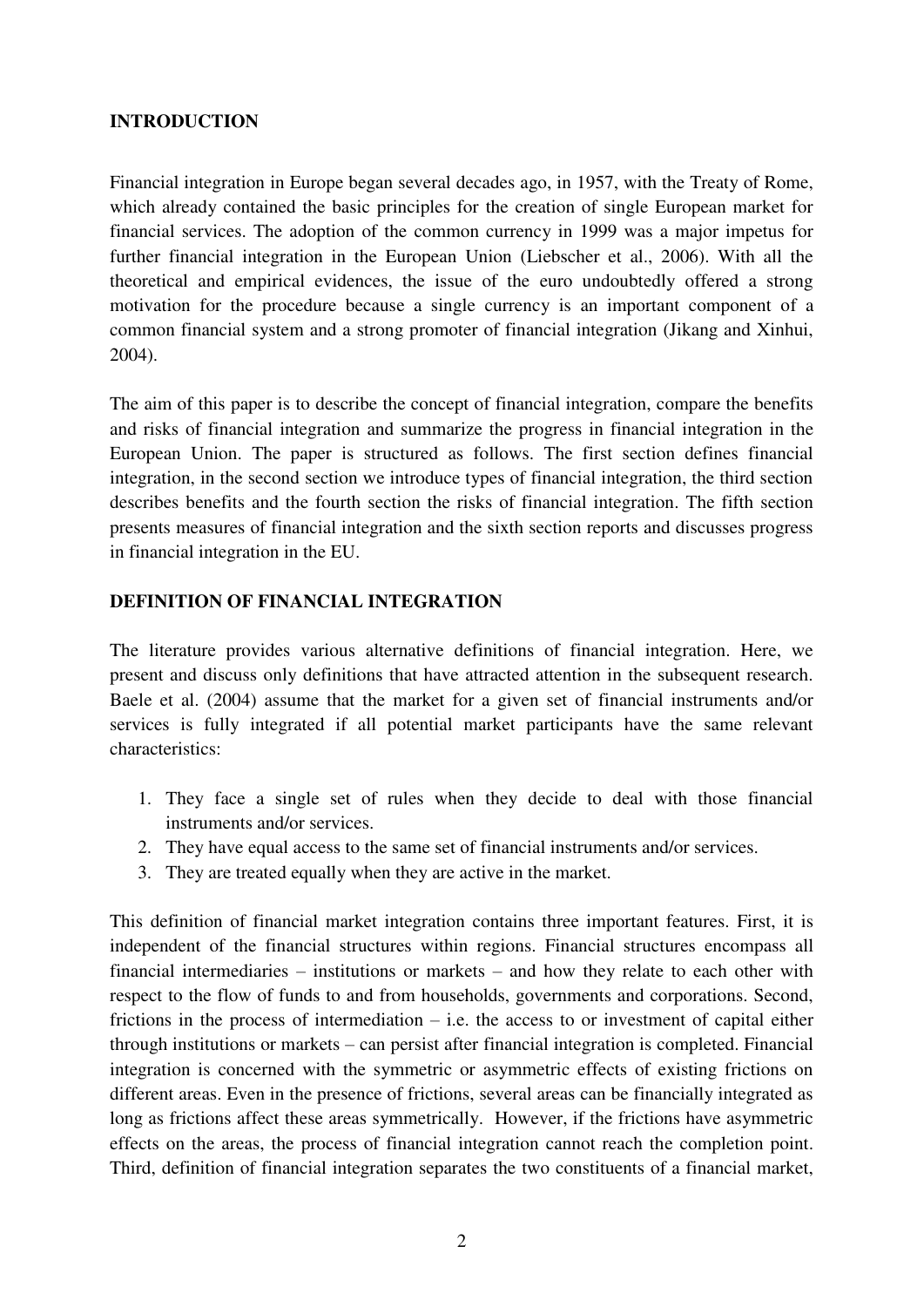namely the supply of and the demand for investment opportunities. Full integration requires the same access to banks or trading, clearing and settlement platforms for both investors (demand for investment opportunities) and firms (supply of investment opportunities, e.g. listings), regardless of their region of origin. In addition, once access has been granted, full integration requires that there is no discrimination among comparable market participants based solely on their location of origin. When a structure systematically discriminates against foreign investment opportunities due to national legal restrictions, then the area is not financially integrated. An area can also be partially financially integrated.

The definition of financial market integration is closely linked to the law of one price. The law of one price states that if assets have identical risks and returns, then they should be priced identically regardless of where they are transacted. In other words, if a firm issues bonds in two countries or regions, it must pay the same interest rate to both sets of bondholders (Jappelli and Pagano, 2008). If the law of one price does not hold, then there is room for arbitrage opportunities. However, if the investment of capital is non-discriminatory, then any investors will be free to exploit any arbitrage opportunities, which will then cease to exist, thereby restoring the validity of the law of one price.

Baltzer et al. (2008) show it is easy to see that the law of one price is in fact an implication of the above definition. If all agents face the same rules, have equal access and are treated equally, any price difference between two identical assets will be immediately arbitraged away. Still, there are cases where the law of one price is not directly applicable. For instance, an asset may not be allowed to be listed on another region"s exchange, which according to our definition would constitute an obstacle to financial integration. Another example is represented by assets such as equities or corporate bonds. These securities are characterized by different cash flows and very heterogeneous sources of risk, and as such their prices are not directly comparable. Therefore, alternative measures based on stocks and flows of assets (quantity-based measures) as well as those investigating the impact of common shocks on prices (news-based measures) may usefully complement measures relying on price comparisons (price-based measures). All the approaches to the financial integration measurement are described in detail in the fifth section of this paper.

Brouwer (2005) argues that financial market integration is the process through which financial markets in an economy become more closely integrated with those in other economies or with those in the rest of the world. This implies an increase in capital flows and a tendency for prices and returns on traded financial assets in different countries to equalise. Economic Commission for Africa (2008) confirm that this requires the elimination of some or all restrictions on foreign financial institutions from some (or all) countries. Ideally, financial institutions would be able to operate or offer cross-border financial services, as well as establish links between banking, equity and other types of financial markets. Financial integration could also arise even in the absence of explicit agreements. Such forms of integration could include entry of foreign banks into domestic markets, foreign participation in insurance markets and pension funds, securities trading abroad and direct borrowing by domestic firms in international markets.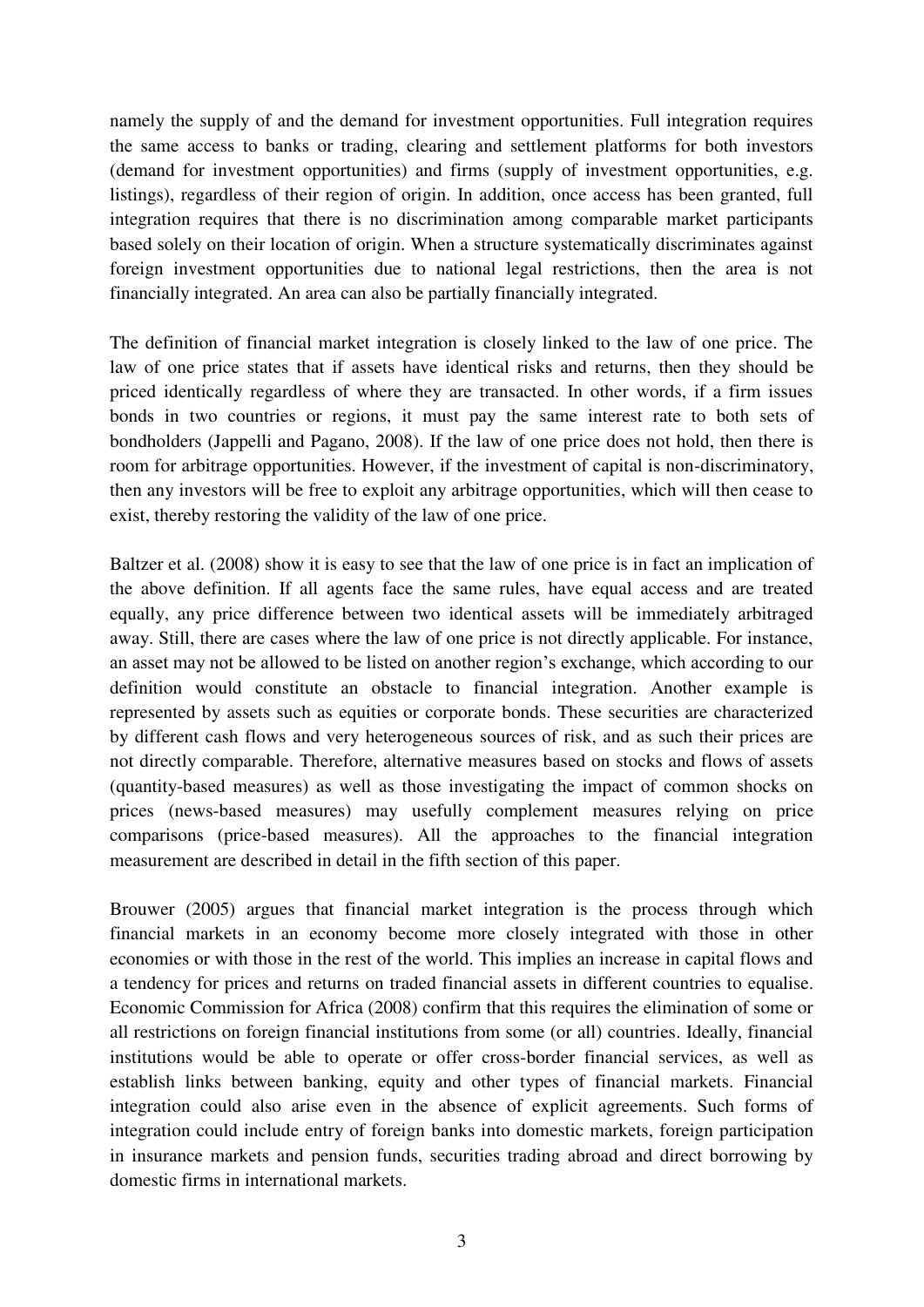Ho (2009) shows that financial market integration could proceed with enforcement of a formal international treaty. This refers to two distinct elements. One is the provision for concerted or cooperative policy responses to financial disturbances. The other is the elimination of restrictions on cross-border financial operations by member economies including harmonisation of regulations of financial systems. Both elements are necessary to achieve full unification of regional financial markets, and taxes and regulations between member economies.

## **TYPES OF FINANCIAL INTEGRATION**

The literature, e.g. Oxelheim (1990) or Guha et al. (2004), distinguishes between total, direct and indirect financial integration. The total financial integration thus embraces direct and indirect integration. Total (perfect) integration means that expected real interest rates are the same on the markets concerned. Where total financial integration is not perfect, the reason may be imperfect direct and/or indirect financial integration.

Direct financial integration, which is also called capital market integration, is expressed in deviations from the law of one price for financial securities. Under perfect direct financial integration this law obtains, and an investor can expect, the same return on investments from different markets (and borrower the same loan costs), after the requisite adjustment has been made for risk. If the differential in expected risk-adjusted returns is greater than zero but less than or the same as the transaction cost, we can say that markets are disintegrated but are nonetheless efficient.

Financial integration can also vary in strength from perfect integration to perfect disintegration or segmentation (Oxelheim, 1990). When expected real interest rates are not the same in the markets in question (not perfect integration), then the markets are said to be segmented. Segmentation is a result of lack of integration and this can happen due to high transaction costs involved in arbitrage or market inefficiency (Guha et al., 2004).

Financial integration includes not only integration of financial markets or services but can take other forms as well. These forms need not be interconnected nor are they advanced forms (stages) of the integration process. Liebscher et al. (2006) show that integration can take many forms and present various aspects:

- Monetary integration, either through currency unions (Europe, Western and Central Africa) or through dollarization, such as in Latin America and the Caribbean.
- Liberalization of the capital account.
- Subcontracting abroad of financial services or infrastructure, such as in the case of listing of securities on foreign stock exchanges.
- Foreign entry.
- Regulatory convergence and harmonization.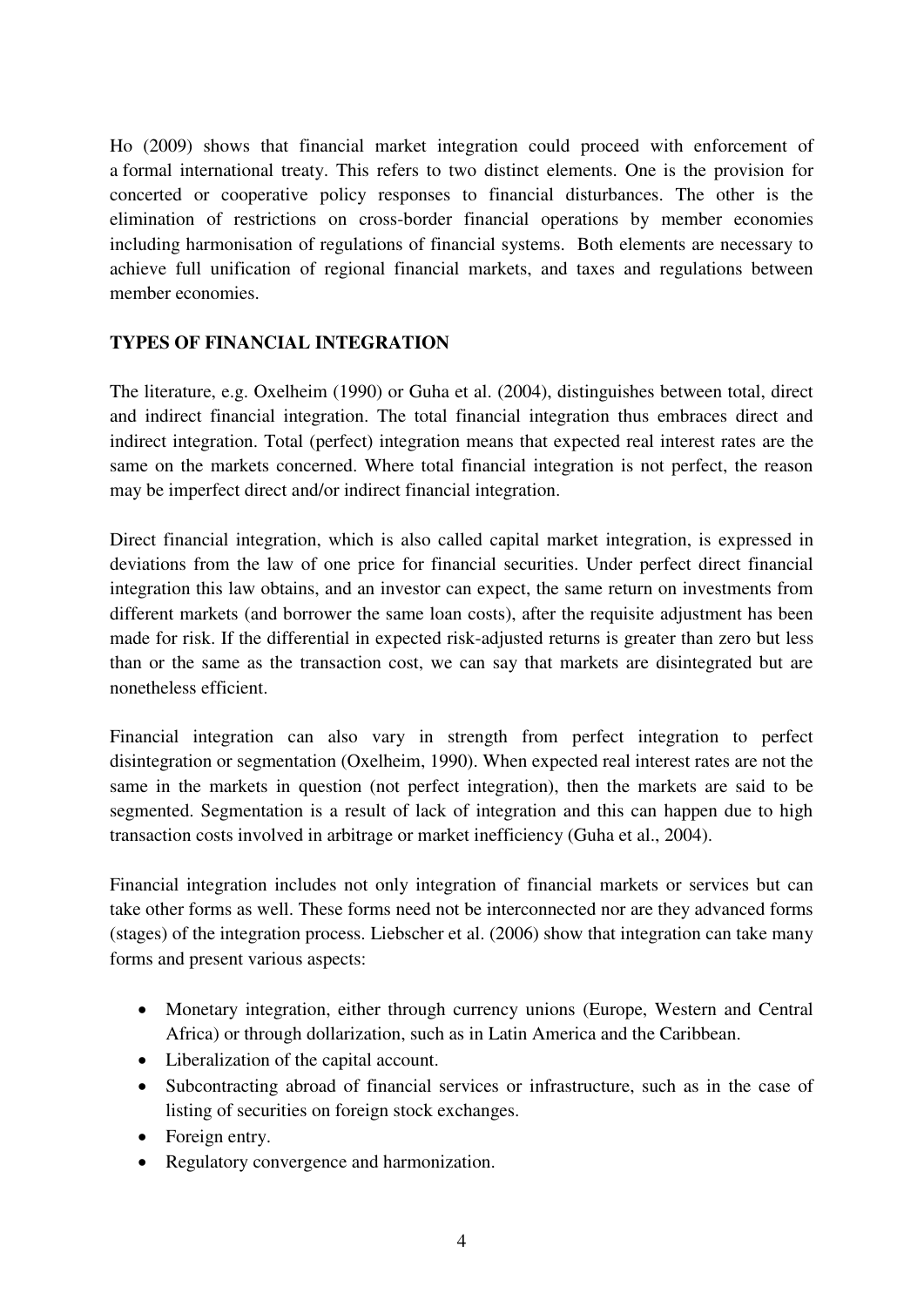## **BENEFITS OF FINANCIAL INTEGRATION**

Baele et al. (2004) or Economic Commission for Africa (2008) consider three widely accepted interrelated benefits of financial integration: more opportunities for risk sharing and risk diversification, better allocation of capital among investment opportunities and potential for higher growth. Some studies also consider financial development as a beneficial consequence of financial integration (Figure 1).

#### *Figure 1 Benefits of financial integration*



Source: Authors" compilation

## **Risk sharing**

Economic theory predicts that financial integration should have an effect on facilitating risk sharing (Jappelli and Pagano, 2008). The integration into larger markets or even the formation of larger markets is beneficial to both firms and financial markets and institutions.

According to Baele et al. (2004) financial integration provides additional opportunities for firms and households to share financial risk and to smooth out consumption inter-temporally. Financial integration allows project owners with low initial capital to turn to an intermediary that can mobilize savings so as to cover the initial costs. These avenues indicate a strong link between financial institutions and economic growth (Levine, 1997). The exploitation of economies-of-scale can allow firms, in particular those small and medium-sized ones that face credit constraints, to have better access to broader financial or capital markets.

Risk-sharing opportunities make it possible to finance highly risky projects with potentially very high returns, as the availability of risk-sharing opportunities enhances financial markets and permits risk-averse investors to hedge against negative shocks. Because financial markets and institutions can handle credit risk better, integration could also remove certain forms of credit constraints faced by investors. The law of large numbers guarantees less exposure to credit risk as the number of clients increases. Individual risks could also be minimised by integrating into a larger market and, at the same time, enhancing portfolio diversification.

Through the sharing of risk, financial integration leads to specialization in production across the regions. Furthermore, financial integration promotes portfolio diversification and the sharing of idiosyncratic risk across regions due to the availability of additional financial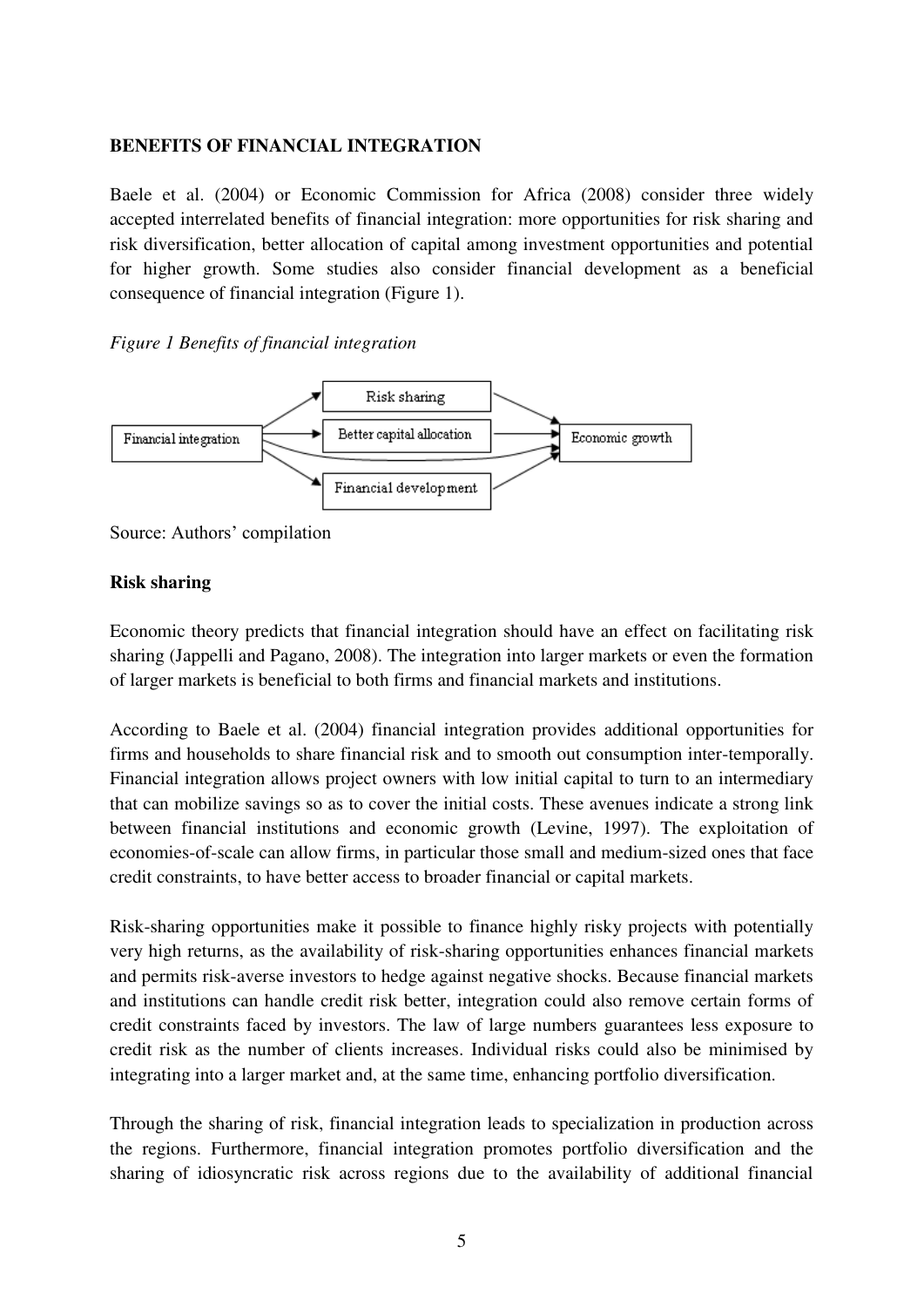instruments. It allows households to hold more diversified equity portfolios, and in particular to diversify the portion of risk that arises from country-specific shocks. Similarly, it allows banks to diversify their loan portfolios internationally. This diversification should help euroarea households to buffer country-specific income shocks, so that shocks to domestic income should not affect domestic consumption, but be diversified away by borrowing or investing abroad (Jappelli and Pagano, 2008). Kalemli-Ozcan et al. (2003) provide empirical evidence that sharing risk across regions enhances specialisation in production, thereby resulting in well-known benefits.

Kalemli-Ozcan and Manganelli (2008) analyzed banking integration since the banking system, especially in the euro area, is the main financial channel for both the corporate sector and households. They find that higher cross-border banking integration increases consumption risk sharing. Their findings have important policy implications for the euro. Asymmetric shocks in a currency union generate output and inflation differentials. The impact of such shocks is considerably reduced if cross-country risk sharing is significant. To the extent that risk-sharing allows hedging of consumption, it represents a key counteracting mechanism against output asymmetric shocks among members of a currency union. This mechanism reduces the need for policy intervention in dealing with such asymmetries.

## **Improved capital allocation**

It is a generally accepted view that greater financial integration should allow a better allocation of capital (Levine, 2001). An integrated financial market removes all forms of impediments to trading of financial assets and flow of capital, allowing for the efficient allocation of financial resources for investments and production. In addition, investors will be permitted to invest their funds wherever they believe these funds will be allocated to the most productive uses. More productive investment opportunities will therefore become available to some or all investors and a reallocation of funds to the most productive investment opportunities will take place (Baele et al., 2004).

Kalemli-Ozcan and Manganelli (2008) show that by opening access to foreign markets, financial integration will give agents a wider range of financing sources and investment opportunities, and permits the creation of deeper and more liquid markets. This allows more information to be pooled and processed more effectively, and capital to be allocated in a more efficient way.

## **Economic growth**

The theoretical literature proposes various mechanisms through which financial integration may affect economic growth. In the neoclassical framework, all effects are generated through capital flows. In the standard model, opening international capital markets generates flows from capital-abundant towards capital-scarce countries, thereby accelerating convergence (hence short term growth) in the poorer countries. In a more sophisticated context, productivity may also increase since capital flows may relieve the economy from credit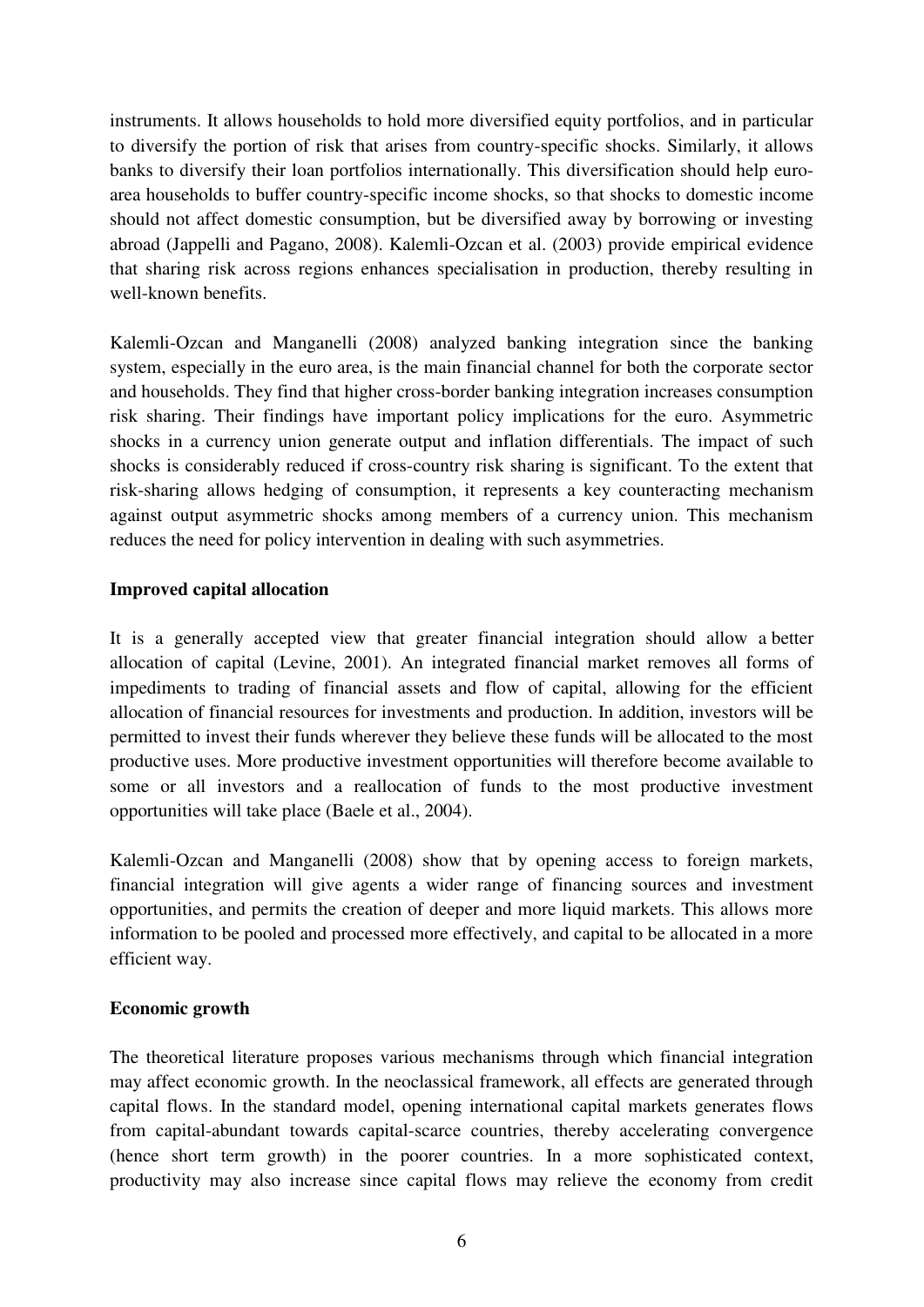constraints and thus allow agents to undertake more productive investments (Bonfiglioli, 2008). Furthermore, in the standard neoclassical growth model, financial integration enhances the functioning of domestic financial systems through the intensification of competition and the importation of financial services, bringing about positive growth effects (Levine, 2001). An alternative view (Saint-Paul, 1992; Obstfeld, 1994) suggests that international capital mobility may affect productivity independently of investment, by promoting international risk diversification, which induces more domestic risk taking in innovation activities, thereby fostering growth.

There is ample evidence in the literature that financial integration leads to higher economic growth. Gianetti et al. (2002) demonstrate that financial integration facilitates access to investment opportunities and an increase in competition between domestic and foreign financial institutions. This in turn leads to improved efficiency of financial institutions as financial resources are released for productive activities. In addition, financial integration leads to increased availability of intermediated investment opportunities, and consequently higher economic growth. Authors also argue that the integration process will increase competition within less developed regions and thereby improve the efficiency of their financial systems by, for instance, reducing intermediation costs. Moreover, this should render these regions" financial systems more attractive, thus enhancing participation from local and foreign agents and contributing to further development of these financial systems.

Edison et al. (2002) and Prasad et al. (2003) examine various dimensions of the causal link between financial integration and growth, and conclude that financial integration generates growth benefits, although to varying degrees.

## **Financial development**

According to Hartmann et al. (2007) financial development can be understood as a process of financial innovations, and institutional and organizational improvements in the financial system. Combined, the process have the effect of reducing asymmetric information, increasing the completeness of markets and contracting possibilities, reducing transaction costs and increasing competition.

Jappelli and Pagano (2008) show that the main channel through which the removal of barriers to integration can spur domestic financial development is increased competition with more sophisticated or lower-cost foreign intermediaries. This competitive pressure drives down the cost of financial services for the firms and households of countries with less developed financial systems, and thus expands local financial markets.

In some cases, the foreign entrants themselves may supply the additional financial services. Direct penetration by foreign banks and cross-border acquisitions of intermediaries are likely to erode local banks" rents. If mergers bring banks closer to their efficient scale, the process will also be associated with a decreasing cost of intermediation. Sharper competition, possibly coupled with cost cutting, translates into more abundant credit and/or lower interest rates. A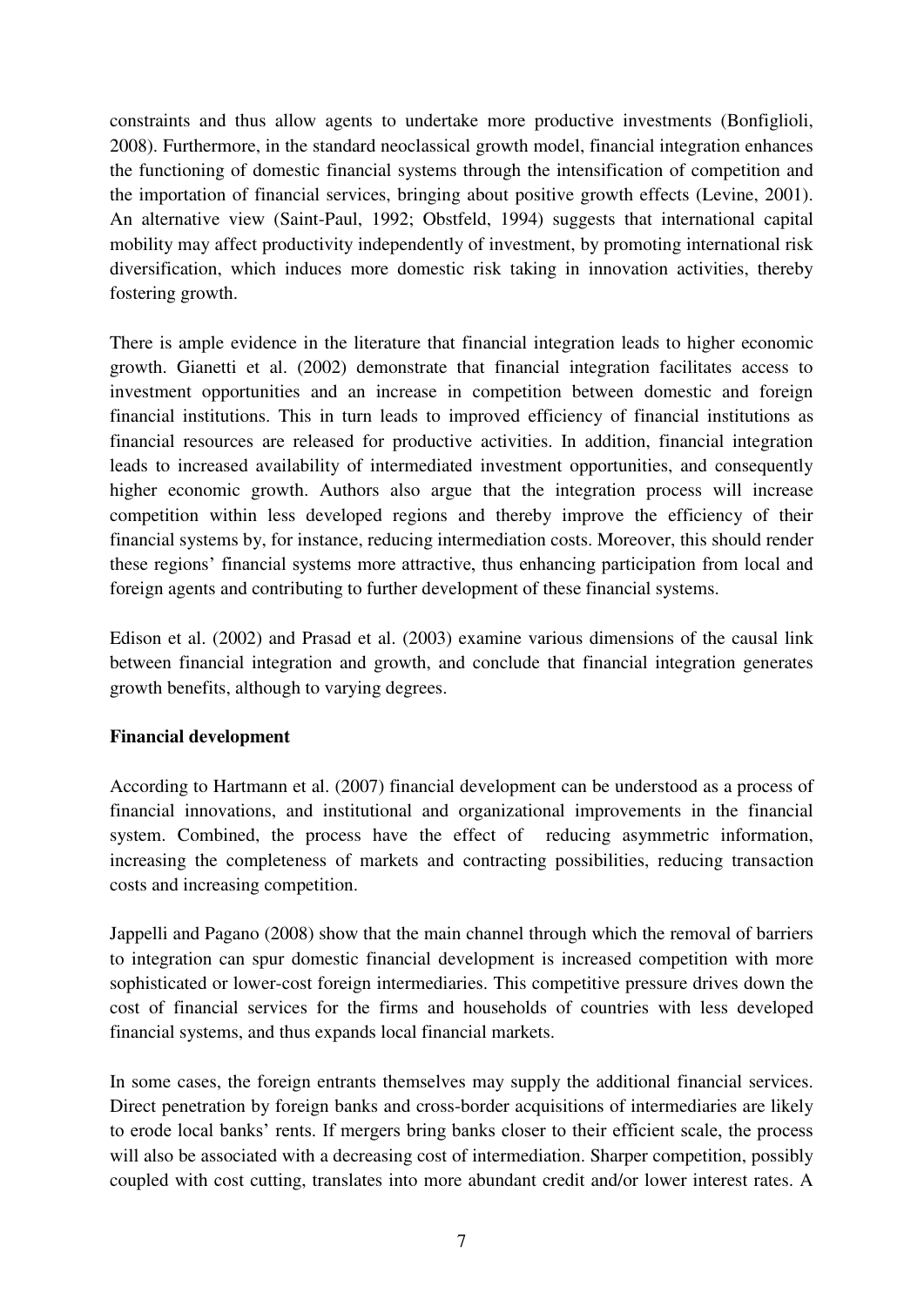second channel is through harmonization in national regulations (accounting standards, security laws, bank supervision, corporate governance), which the process of integration requires. To the extent that regulatory harmonization promotes convergence to the best international standards, it will also enhance domestic financial development and the entry of foreign financial intermediaries in more backward countries.

The link between financial development and financial integration is of the utmost importance, as there is strong evidence that financial development is linked with economic growth (Baele et al., 2004). As described in Levine (1997), financial systems serve some basic purposes. Among others, they (i) lower uncertainty by facilitating the trading, hedging, diversifying and pooling of risk; (ii) allocate resources; and (iii) mobilize savings. These functions may affect economic growth through capital and technological accumulation in an intuitive way.

However, while Levine (1997) recognises the positive relationship between economic growth and financial development, he is careful not to infer any causality. Indeed, economic growth and financial development are so intertwined that it is difficult to draw any firm conclusion with respect to causality. Nevertheless, recent research has found evidence that financial development affects growth positively. Rousseau (2002) finds empirical evidence that financial development promotes investment and business by reallocating capital. Also, industry-level studies like that of Jayaratne and Strahan (1996) show that financial development causes economic growth.

Trichet (2005) argues that financial integration fosters financial development, which in turn creates potential for higher economic growth. Financial integration enables the realisation of economies of scale and increases the supply of funds for investment opportunities. The actual integration process also stimulates competition and the expansion of markets, thereby leading to further financial development. In turn, financial development can result in a more efficient allocation of capital as well as a reduction in the cost of capital.

## **COSTS AND BARRIERS OF FINANCIAL INTEGRATION**

In addition to the potential benefits, financial integration may also generate significant costs. In a world with imperfect capital markets, integration can make a country more vulnerable to external macroeconomic shocks and financial crises. Contagion effects, possibly amplified by "fickleness" and herding behaviour of financial institutions, may actually increase output and consumption volatility, instead of lowering them as the risk-sharing thesis holds.

Most likely, the potential dangers of greater contagion due to financial integration are not as relevant to the euro area as to developing countries. This is because countries with relatively well developed financial systems, such as the euro area, are less vulnerable to financial crises (Lane and Milesi-Ferretti, 2006).

Financial integration in the presence of pre-existing distortions can actually retard growth (Edison et al., 2002; Ho, 2009). In Eichengreen"s (2001) insightful literature review, there are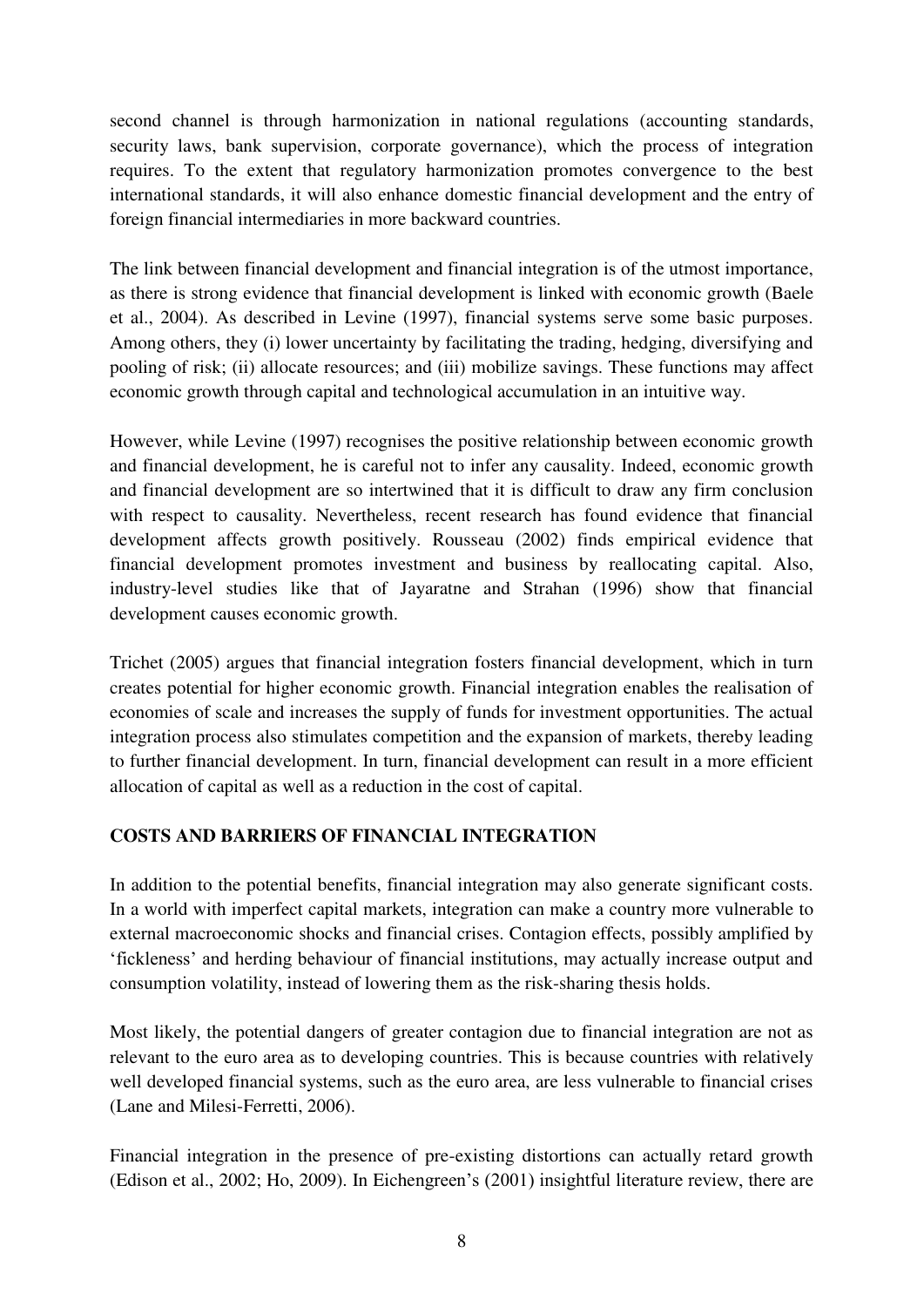innumerable constellations of distortions for which liberalization of international capital controls will hurt resource allocation and growth. For example, in the presence of trade distortions, capital account liberalization may induce capital inflows to sectors in which the country has a comparative disadvantage. Boyd and Smith (1992), for instance, argue that financial integration in countries with weak institutions and policies, such as weak financial and legal systems, actually induces capital outflows from capital-scarce countries to capitalabundant countries with better institutions. Thus, some theories predict that international financial integration will promote growth only in countries with sound institutions and good policies (Edison et al., 2002).

Many research papers, e.g. Edison et al. (2002), Agenor (2003), Baele et al. (2004), Komárek and Komárkova (2008) and ECB (2010) mention major costs of financial integration: (i) high degree of concentration of capital flows and lack of access to financing for small countries, either permanently or when they need it most; (ii) inadequate domestic allocation of these flows, which may hamper their growth effects and exacerbate pre-existing domestic distortions; (iii) loss of macroeconomic stability; (iv) pro-cyclical movements in short-term capital flows; (v) high degree of volatility of capital flows, which relates in part to herding and contagion effects; and (vi) risks associated with foreign bank penetration.

### **Concentration and domestic misallocation of capital flows**

Historical evidence suggests that periods of 'surge' in cross border capital flows tend to be highly concentrated to a small number of recipient countries. A number of developing countries (particularly the small ones) may simply be "rationed out" of world capital markets – regardless of how open their financial account is.

Although the capital inflows that are associated with an open financial account may raise domestic investment, their impact on long-run growth may be limited if such inflows are used to finance speculative or low-quality domestic investments such as investments in the real estate sector. Low-productivity investments in the non-tradable sector may reduce over time the economy"s capacity to export and lead to growing external imbalances. The misallocation of capital inflows may in part be the result of pre-existing distortions in the domestic financial system.

#### **Loss of macroeconomic stability**

The large capital inflows induced by financial integration and openness can have undesirable macroeconomic effects, including rapid monetary expansion (due to the difficulty and cost of pursuing sterilisation policies), inflationary pressures (resulting from the effect of capital inflows on domestic spending) and real exchange rate appreciation and widening current account deficits. Under a flexible exchange rate arrangement, growing external deficits tend to bring about a currency depreciation, which may eventually lead to a realignment of relative prices and induce self-correcting movements in trade flows. By contrast, under a fixed exchange rate regime, losses in competitiveness and growing external imbalances can erode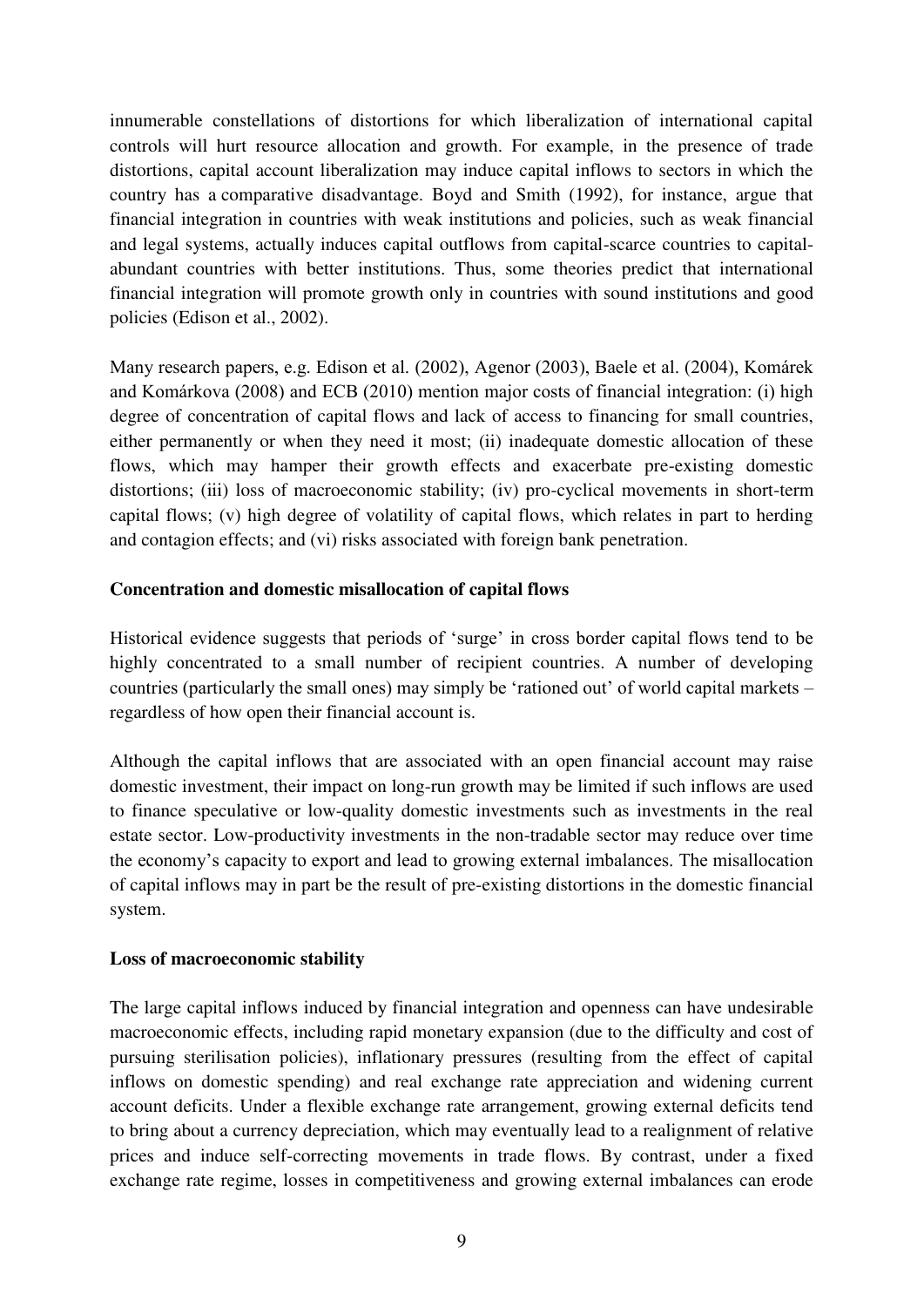confidence in the viability and sustainability of the peg, thereby precipitating a currency crisis and increasing financial instability.

## **Pro-cyclicality of short-term flows**

Pro-cyclicality may, in fact, have a perverse effect and increase macroeconomic instability: favourable shocks may attract large capital inflows and encourage consumption and spending at levels that are unsustainable in the longer term, forcing countries to over-adjust when an adverse shock hits. There are essentially two reasons that may explain the pro-cyclical behaviour of short-term capital flows. First, economic shocks tend to be larger and more frequent in developing countries, reflecting these countries" relatively narrow production base and greater dependence on primary commodity exports. A common adverse shock to a group of countries may cause deterioration in some countries" creditworthiness, as a result of abrupt changes in risk perception. This can lead borrowers who are only marginally creditworthy to be 'squeezed out' of world capital markets. Second, asymmetric information problems may trigger herding behaviour because partially informed investors may rush to withdraw "en masse" their capital in response to an adverse shock whose economic consequences for the country are not fully understood.

## **Herding, contagion and volatility of capital flows**

A high degree of financial integration and openness may be conducive to a high degree of volatility in capital movements, a specific manifestation of which being large reversals in short-term flows associated with speculative pressures on the domestic currency. The possibility of large reversals of short-term capital flows raises the risk that borrowers may face costly "liquidity runs". The higher the level of short-term debt is relative to the borrowing country"s international reserves, the greater will be the risk of such runs. High levels of shortterm liabilities intermediated by the financial system also create risks of bank runs and systemic financial crises. In general, the degree of volatility of capital flows is related to both actual and perceived movements in domestic economic fundamentals, as well as external factors, such as movements in world interest rates. In any case, rational or irrational, herding behaviour often translates into large movements into and out of certain types of assets and exacerbates fluctuations in asset prices and capital movements. Volatility of capital flows can also result from contagion effects.

## **Risk of entry by foreign banks**

Although foreign bank penetration can yield several types of benefits, it also has some potential drawbacks. First, foreign banks may ration credit to small firms (which tend to operate in the non-tradable sector) to a larger extent than domestic banks, and concentrate instead on larger and stronger firms (which are often involved in the production of exports).

If foreign banks do indeed follow a strategy of concentrating their lending operations only to the most creditworthy corporate (and, to a lesser extent, household) borrowers, their presence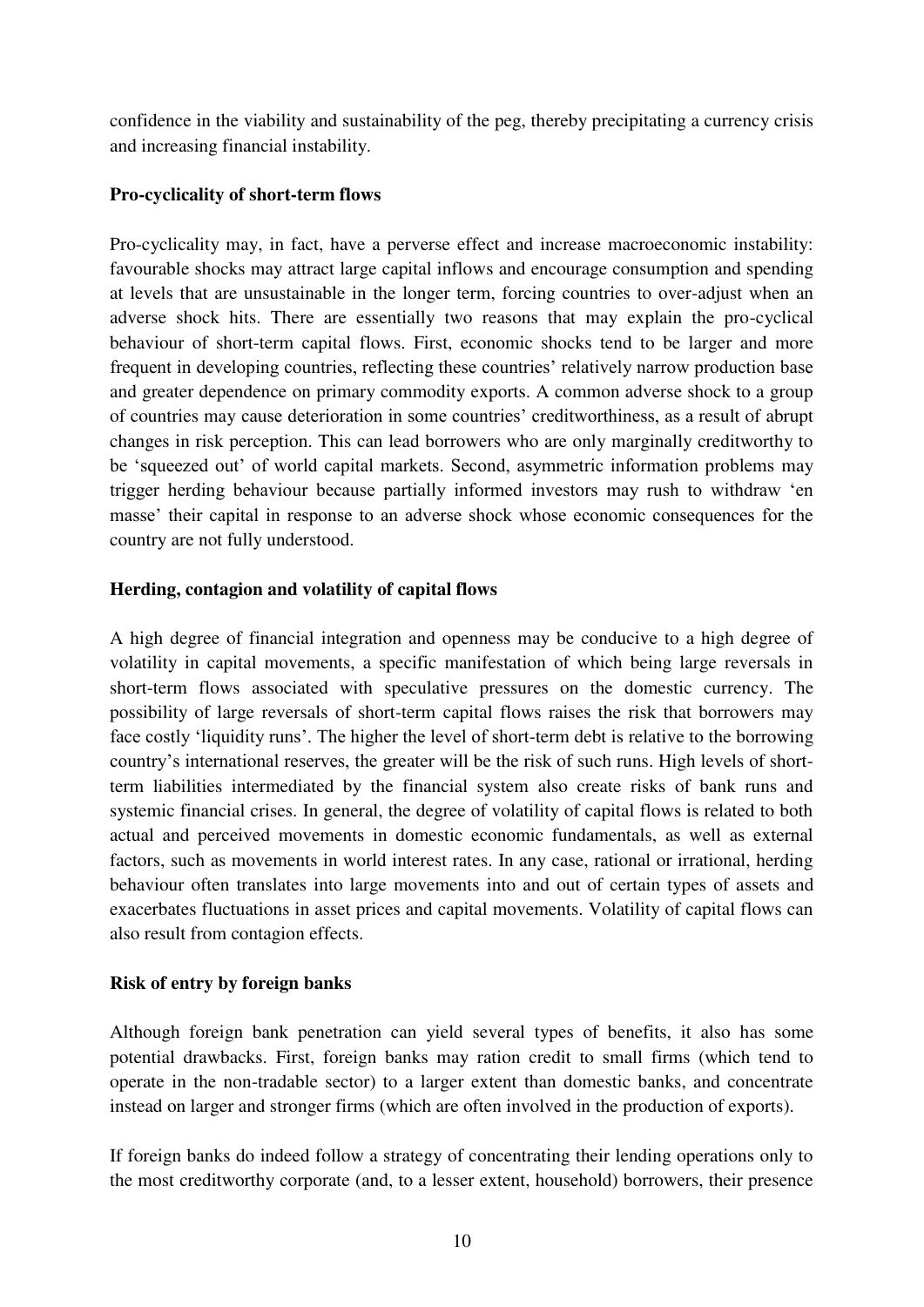will be less likely to contribute to an overall increase in efficiency in the financial sector. More importantly, by leading to a higher degree of credit rationing to small firms, they may have an adverse effect on output, employment and income distribution.

Second, entry of foreign banks, which tend to have lower operational costs, can create pressures on local banks to merge in order to remain competitive. The process of concentration (which could also arise as foreign banks acquire local banks) could create banks that are "too big to fail" or "too political to fail" – as monetary authorities may fear that the failure of a single large bank could seriously disrupt financial markets and lead to social disruptions.

Third, entry of foreign banks may not lead to enhanced stability of the domestic banking system, because their presence per se does not make systemic banking crises less likely to occur. In addition, they may have a tendency to "cut and run" during a crisis.

Besides the above mentioned costs of financial integration one can also distinguish barriers hindering financial market integration. Some of the barriers are described in e.g. Jappelli and Pagano (2008). First, if two jurisdictions have different currencies, exchange rate fluctuations create additional risk, and investors will require a risk premium to hold a security denominated in a foreign currency. And even if there are no exchange rate fluctuations, transaction costs for currency conversion will induce a deviation from international arbitrage. A second barrier to integration stems from differential taxes and subsidies, which drive a wedge between the after-tax costs of capital in different countries. Next, differences in regulation and enforcement can prevent financial intermediaries from competing across borders on equal footing. For instance, regulation can create stiffer entry barriers for foreign intermediaries; similarly, judicial efficiency can differ across countries, requiring intermediaries to charge higher interest rates in inefficient jurisdictions to compensate for expected recovery costs in case of default. Finally, entry barriers may arise not from regulatory constraints but from asymmetric information between potential foreign entrants and domestic incumbents. This is particularly relevant in credit markets, where the opacity of firms and households combines with local knowledge to give local lenders an informational advantage.

Lack of integration reflects the existence of barriers to cross-border activities. Kalemli-Ozcan and Manganelli (2008) classify the obstacles to financial integration in three main categories:

 Psychological/informational. Many studies, e.g. Guiso et al. (2006) show nonnegligible psychological and cultural barriers to financial integration. For example cultural differences and mistrust explains a significant portion of bilateral financial and trade flows. Besides cultural psychological reasons, information frictions seem to have a significant effect on financial integration. Portes and Rey (2005) show that variables reflecting information asymmetries among countries (such as telephone costs, trading time, foreign newspaper circulation) correlate significantly with crossborder equity flows.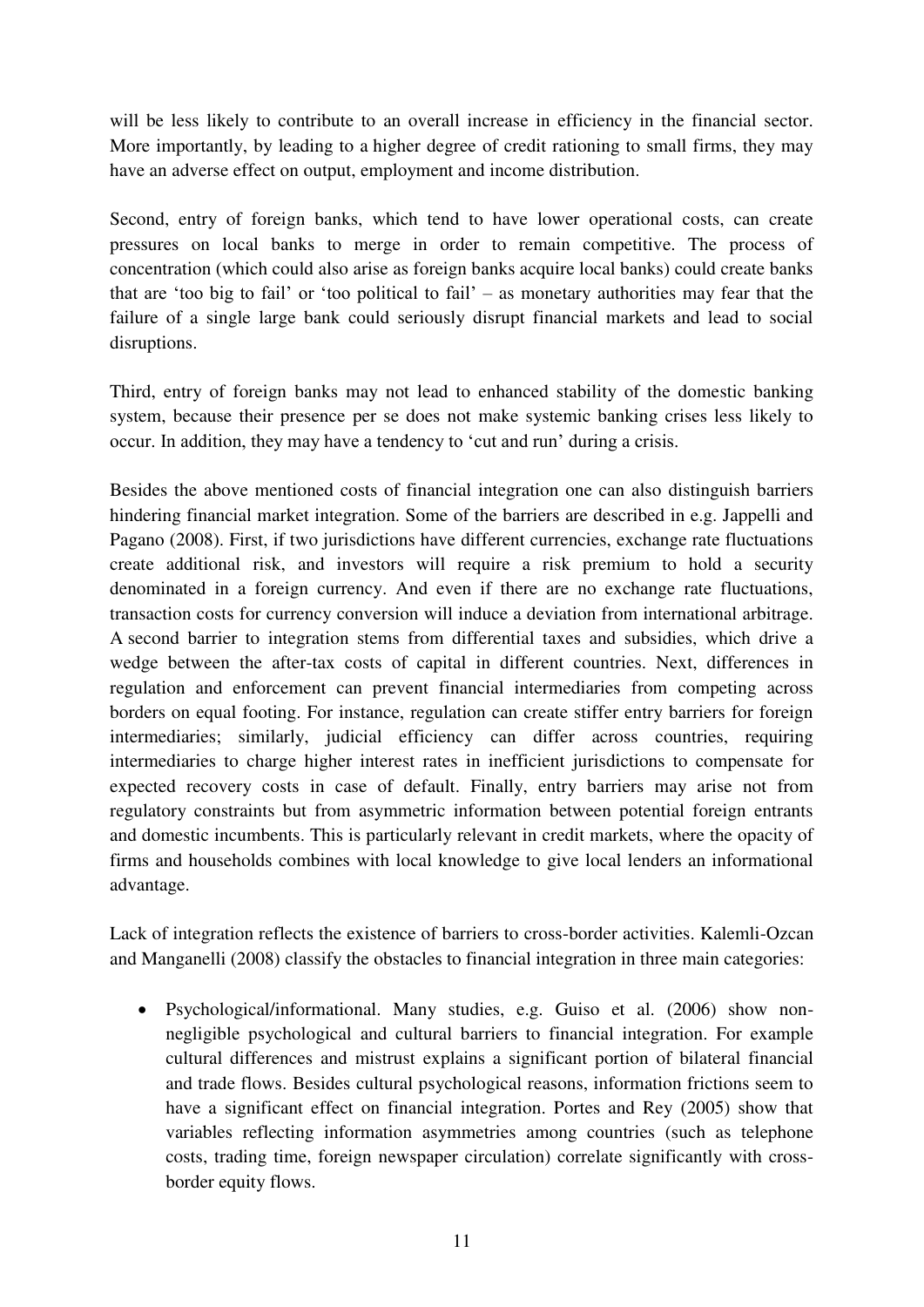- Regulatory/legal obstacles. A precondition for financial integration is the removal of any legislative or regulatory differences discriminating agents on the basis of their location.
- Technical/infrastructure obstacles. Technical market infrastructures are also key for financial integration. Impediments to securities trading across national borders inhibit arbitrage forces and induce violations of the law of one price.

## **MEASURING OF FINANCIAL INTEGRATION**

Various measures exist in the literature for assessing the level of financial integration. The methods which are used most are connected with growing investment opportunities. However, Ho (2009) says that a standard measure of financial integration is difficult to develop. There are many types of financial transactions and some countries impose a complex array of price and quantity controls on a broad assortment of financial transactions. This leads to enormous hurdles in measuring cross-country differences in the nature, intensity and effectiveness of barriers to international capital flows (Eichengreen, 2001). Given the variety of asset classes traded, the measurement of financial integration is not straight forward (Kalemli-Ozcan and Manganelli, 2008).

Financial integration is often measured following the approach adopted by Baele et al. (2004). They consider three broad categories of financial integration measures:

- Price-based measures, which capture discrepancies in prices or returns on assets caused by the geographic origin of the assets. This category of measures is divided into two methods of measurement: yield-based and country effects.
- News-based measures, which measure the information effects from other frictions or barriers. If the global news has relatively bigger importance than local news, the degree of systematic risk should be identical across assets in different countries.
- Quantity-based measures, which quantify the effects of friction faced by the demand for and supply of investment opportunities.

Price-based measures measure discrepancies in prices or returns on assets caused by the geographic origin of the assets. This constitutes a direct check of the law of one price, which in turn must hold if financial integration is complete. If assets have sufficiently similar characteristics, it can base these measures on direct price or yield comparisons. Otherwise it needs to take into account differences in systematic (or non-diversifiable) risk factors and other important characteristics. The cross-sectional dispersion of interest rate spreads or asset return differentials can be used as an indicator of how far away the various market segments are from being fully integrated. Similarly, beta convergence, a measure borrowed from the growth literature, is an indicator for the speed at which markets are integrating. In addition, measuring the degree of cross-border price or yield variation relative to the variability within individual countries may be informative with respect to the degree of integration in different markets.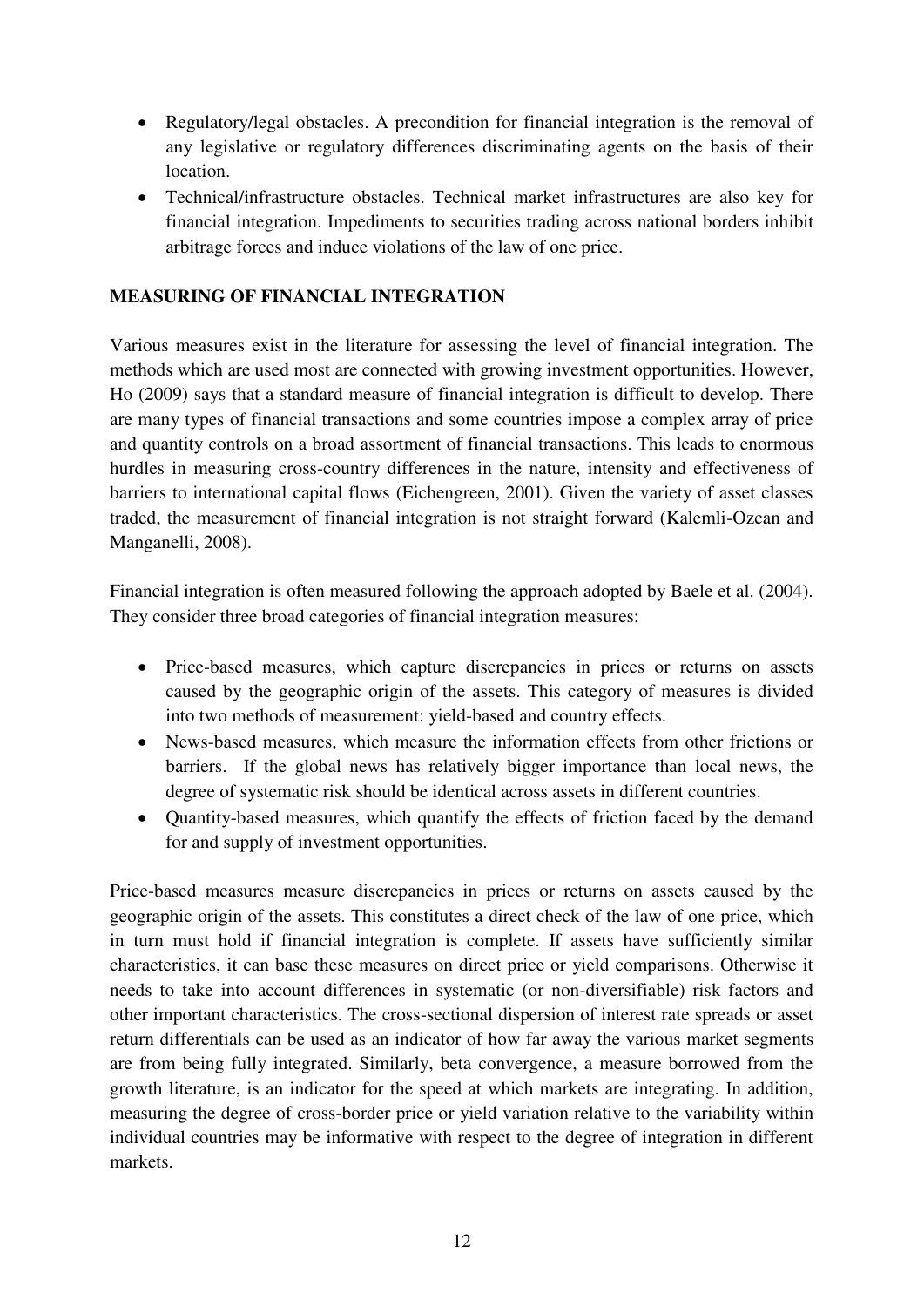The news-based measures are designed to distinguish the information effects from other frictions or barriers. More precisely, in a financially integrated area, portfolios should be well diversified. Hence, one would expect news (i.e. arrival of new economic information) of a regional character to have little impact on prices, whereas common or global news should be relatively more important. This presupposes that the degree of systematic risk is identical across assets in different countries; to the extent that it is not, financial integration is not completed and local news may continue to influence asset prices.

The quantity-based measures quantify the effects of frictions faced by the demand for and supply of investment opportunities. When they are available, we will use statistics giving information on the ease of market access, such as cross-border activities or listings. In addition, statistics on the cross-border holdings of a number of institutional investors can be used as a measure of the portfolio home bias. Of course, no measure can be used for all markets, as the specifics of some market or the data available for implementing a measure can differ across markets. However, the spirit is the same across all markets, as they capture the extent of possible asymmetries. A summary of integration measures for each segment of a financial system and how they relate to each other is available in Table 1.

|                          | Price-based measures                                                   |                                |  |
|--------------------------|------------------------------------------------------------------------|--------------------------------|--|
| Type of market           | Yield-based measures                                                   | Country effects                |  |
|                          | Spread between interest rates                                          | Dispersion of rates across     |  |
|                          |                                                                        | countries vs. within countries |  |
| Money market             | Cross-country standard deviation of                                    |                                |  |
|                          | the average overnight lending rates                                    |                                |  |
|                          | among countries                                                        |                                |  |
|                          | Cross-country standard deviation of                                    |                                |  |
|                          | unsecured lending rates among                                          |                                |  |
|                          | countries                                                              |                                |  |
|                          | Cross-country standard deviation of                                    |                                |  |
|                          | repo rates among countries                                             |                                |  |
|                          | Cross-section dispersion                                               |                                |  |
| Credit market            | Spread between interest rates using                                    |                                |  |
|                          | a reference country interest rate                                      |                                |  |
|                          | Margins using comparable market                                        |                                |  |
|                          | rates                                                                  |                                |  |
|                          | Beta-convergence                                                       |                                |  |
|                          | Cross sectional dispersion                                             |                                |  |
| Corporate bond<br>market | Size and significance of country<br>effect for corporate bonds spreads | Country versus rating effects  |  |
|                          |                                                                        | within the country (rating)    |  |
|                          |                                                                        | portfolios                     |  |
|                          | Cross-sectional dispersion in                                          |                                |  |

*Table 1 Measuring of financial integration*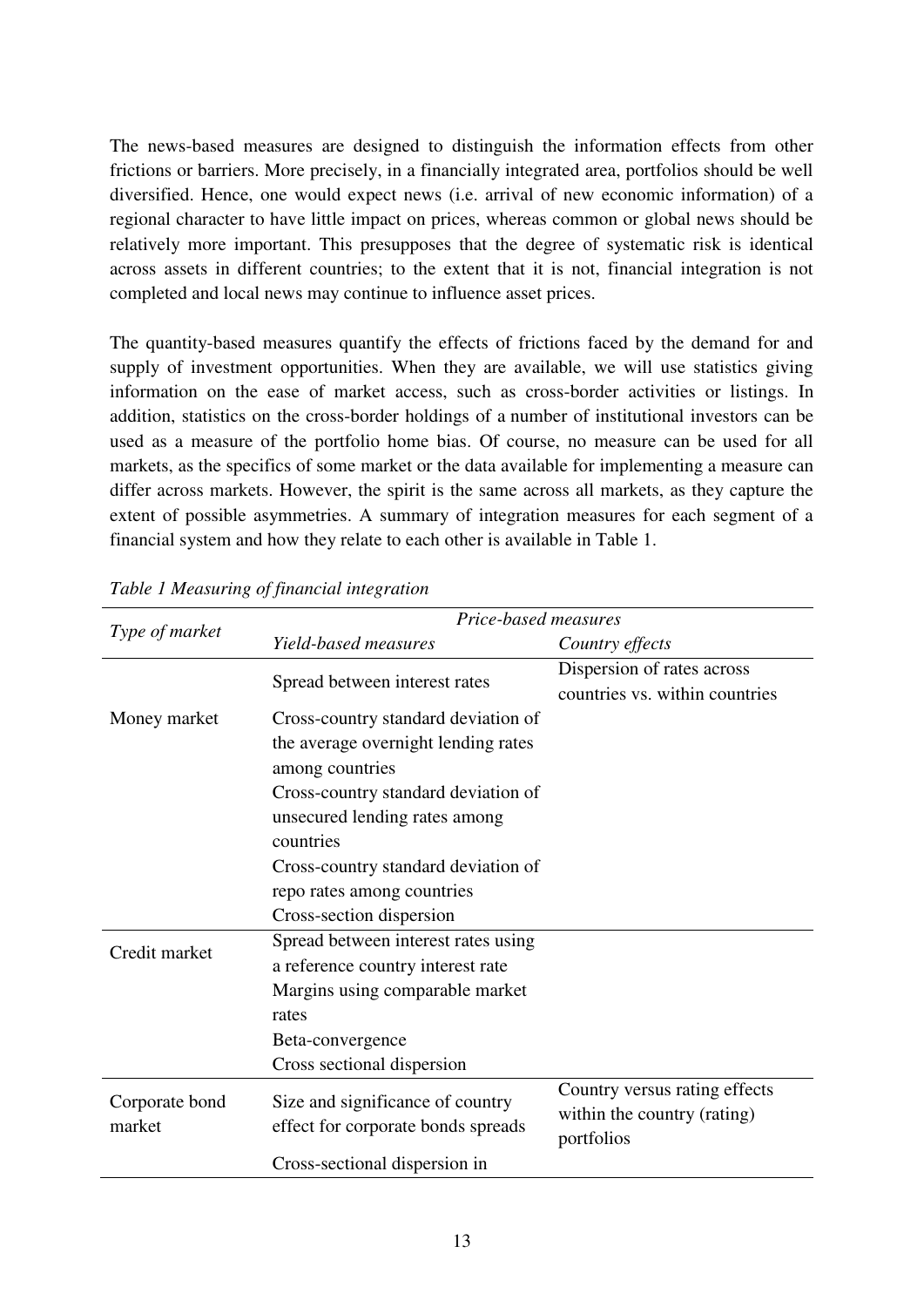|                           | country effect                                                                              |                                                                           |  |
|---------------------------|---------------------------------------------------------------------------------------------|---------------------------------------------------------------------------|--|
| Government bond<br>market | Spread between yields using a<br>reference asset                                            | Proportion of cross-sectional<br>variance explained by various<br>factors |  |
|                           | Standard deviation of government<br>bond yield spreads for 10-, 5- and<br>2-year maturities | Estimated coefficients of<br>country dummies                              |  |
|                           | <b>Evolution of Beta coefficients</b>                                                       | Cross-sectional dispersion of<br>country parameters                       |  |
|                           | Average distance of intercept/beta                                                          |                                                                           |  |
|                           | from values implied by complete                                                             |                                                                           |  |
|                           | integration                                                                                 |                                                                           |  |
|                           | Variance ratio                                                                              |                                                                           |  |
|                           | Cross-sectional dispersion                                                                  |                                                                           |  |
|                           |                                                                                             | Filtered country and sector                                               |  |
| Equity market             |                                                                                             | dispersions of equity returns                                             |  |
|                           |                                                                                             | Shock spill-over intensity                                                |  |
|                           | News-based measures                                                                         |                                                                           |  |
| Credit market             | Percentage of interest rate change explained by common factors                              |                                                                           |  |
| Government bond<br>market | Percentage of asset price change explained by common factors                                |                                                                           |  |
| Equity market             | Increase in common news components in equity returns                                        |                                                                           |  |
|                           | Quantity-based measures                                                                     |                                                                           |  |
| Money market              | Cross-border lending activities                                                             |                                                                           |  |
|                           | Resort to standing facilities                                                               |                                                                           |  |
|                           | Repo-market: number of traders involving non-euro area banks                                |                                                                           |  |
| Credit market             | Cross-border loans to non-banks and interbank loans                                         |                                                                           |  |
|                           | Cross-border securities holdings issued by banks and non-banks                              |                                                                           |  |
| Corporate bond            | Share of assets invested in bond funds with a European-wide                                 |                                                                           |  |
| market                    | investment strategy                                                                         |                                                                           |  |
| Government bond<br>market | As in corporate bond market                                                                 |                                                                           |  |
|                           | Asset share of euro area Investment funds with non-domestic and                             |                                                                           |  |
| Equity market             | European horizon                                                                            |                                                                           |  |
|                           | Share of foreign euro area equity in total equity portfolio of pension                      |                                                                           |  |
|                           | fund and life insurance sectors                                                             |                                                                           |  |
|                           |                                                                                             |                                                                           |  |

Source: European Commission and Baele et al. (2004)

The presented indicators mostly rely on the data which were already collected. Pagano (2002) proposes an innovation that data for the financial integration indicators should be collected via new specifically designed surveys, particularly in two areas: (i) surveys intended to measure firms' access to foreign credit and security markets, and (ii) surveys of financial product prices to assess the extent to which the law of one price holds in EU financial markets.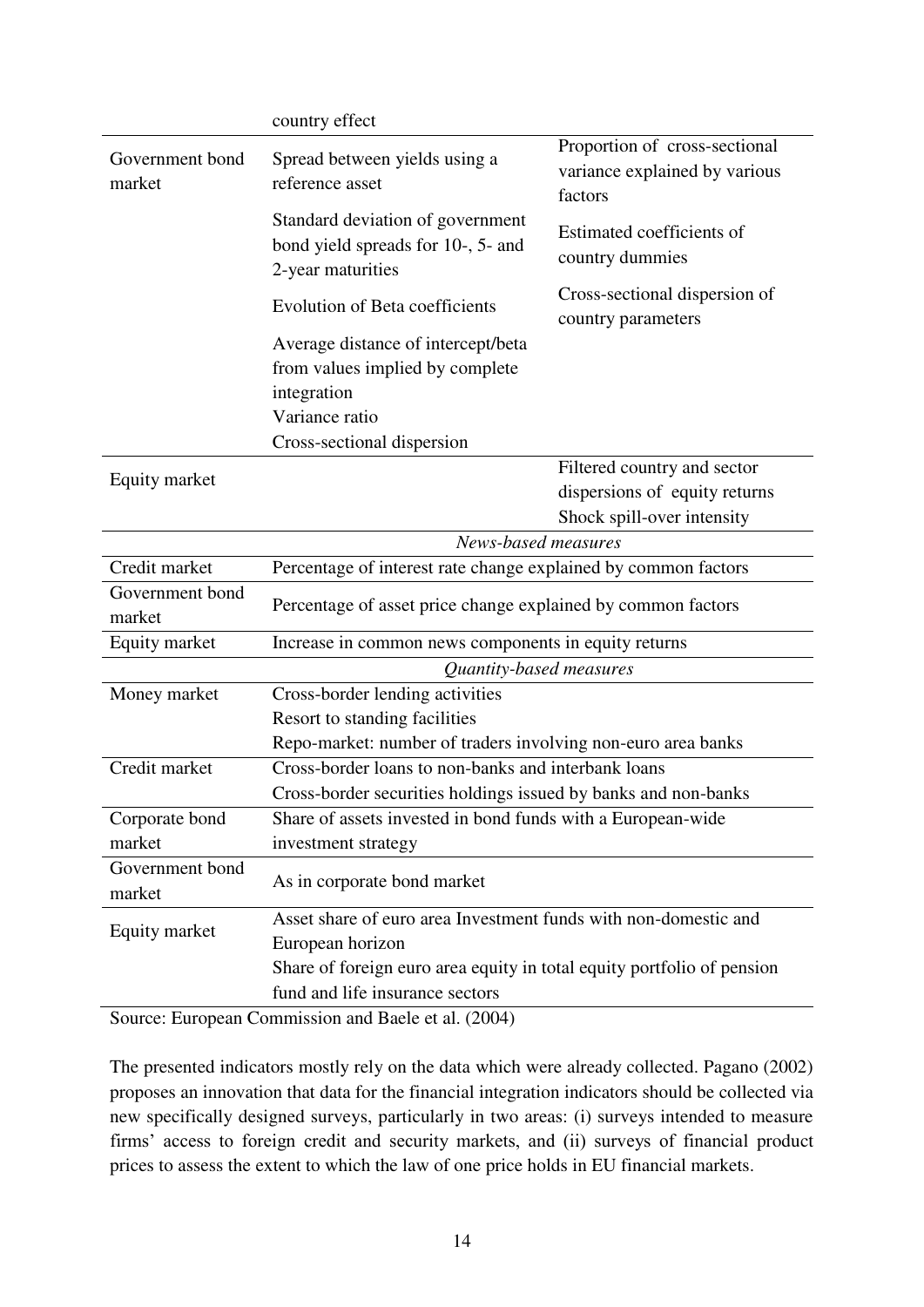Schäfer (2009) presents that the classification of integration indicators can be geared to the type of data collected or to the information revealed. With this approach, indicators are calculated either on the basis of statistical data on actual business activities (e.g. interest rate statistics) or by means of surveys of banks" and consumers" behaviour and intentions. For example, surveys can be used, to learn about the banks' international strategies or about consumer attitudes towards foreign providers. With regard to the type of information mined, the indicators can be either qualitative or quantitative. The latter category, in turn, can be volume-based or price-based. Indicators can also be classified by their contribution to the measurement of integration as specified in the three definitions of the term given above. Accordingly there are:

- Indicators depicting the extent to which the economic objectives associated with the integration process have been met. In other words, what progress has actually been made on achieving integration.
- Indicators depicting whether banks and consumers perceive the uniform internal market as a whole as their domestic market.
- Indicators depicting the extent to which the legal prerequisites are in place for banks and consumers to take a pan-European view, i.e. how far the artificial hurdles have been removed.

Two problems may arise with each of the three groups of indicators. Firstly, it may be difficult to correctly measure the variables entered into the respective indicator owing to limited data availability. Secondly, if this is not an issue, it will then be necessary to check whether the calculated indicator permits constructive statements on the status of retail banking market integration (Schäfer, 2009).

## **PROGRESS IN FINANCIAL INTEGRATION IN THE EUROPEAN UNION**

Financial integration has not been always considered as an important and leading part of the economic integration in Europe. In the early days of the European integration, liberalization has been focused on trade with coal and steel. The united monetary policy has become the issue of European integration in the late 1960s because of the exchange rate stability threat imposed by the Bretton Woods system. Finance and financial integration played only a limited role in this phase of European economic integration, reflecting the attitude toward finance and financial integration prevalent in the first three decades after World War II.

Neither academics nor policymakers regarded finance or financial integration as important drivers of growth. Most of them were inspired by Joan Robinson and Robert Lucas who seemed to support the notion that finance has no bearing on growth and development. Robinson (1952) declares "where enterprises leads finance follows". Lucas (1988) asserts that economists 'badly over-stress' the role of financial factors in economic growth. Academic literature on the finance and growth relationship only emerged in the late 1980s. There were, however, some defenders of financial integration as the driver of growth. Bagehot (1873)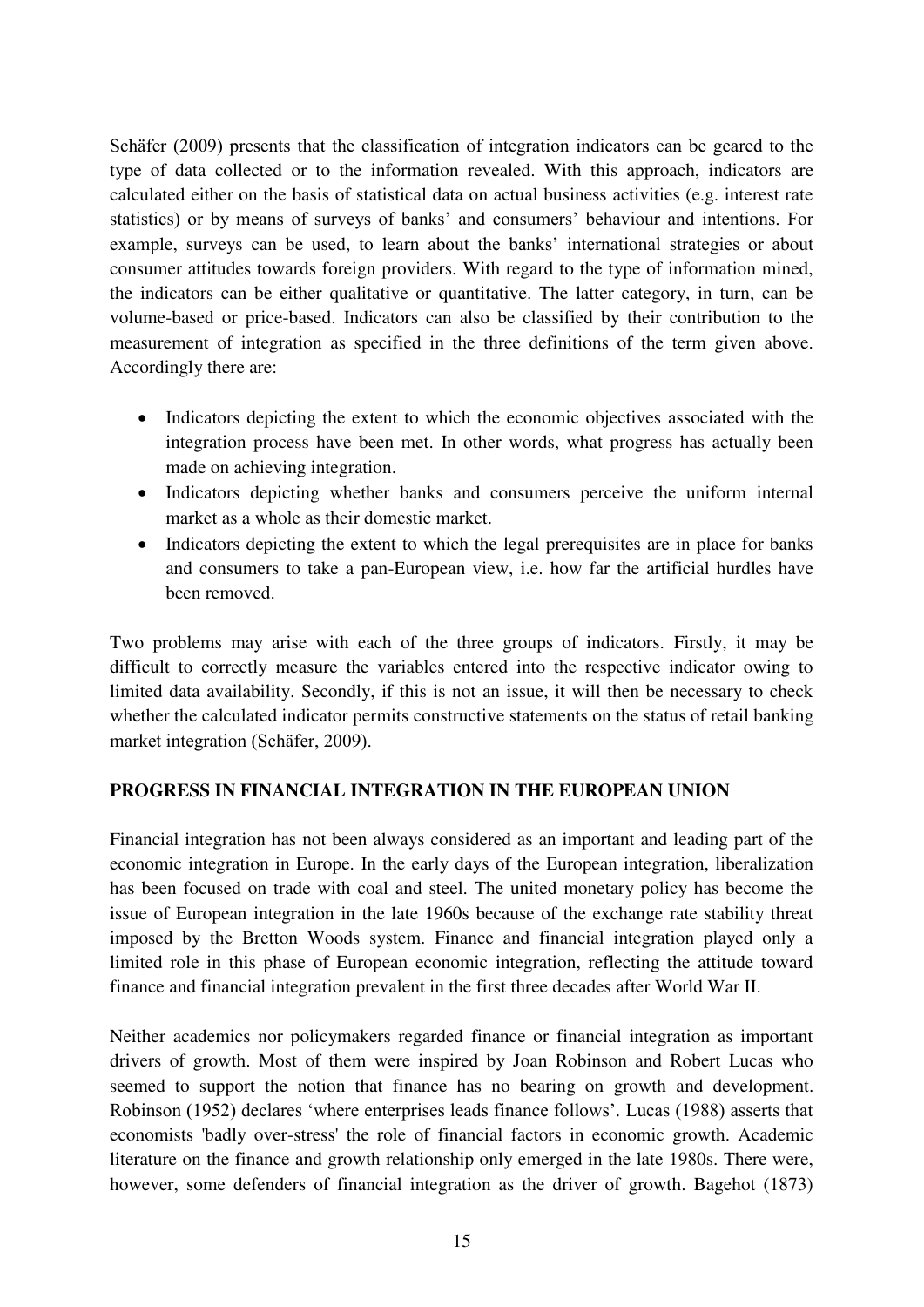found the financial system to be a critical factor in igniting industrialization in England by facilitating the mobilization of capital for immense works. King and Levine (1993) agree with Schumpeter and his theory, that financial systems can promote economic growth and that banks are important funding mechanisms of entrepreneurs, who lead economic growth.

The main impulse for the European financial integration was provided by the European Single Market project which has allowed free movement of goods, people, services, and capital. Progress in financial integration relates to the structural reforms and the Broad Economic Policy Guidelines connected to the Lisbon strategy. The establishment of the Economic and Monetary Union is also considered as extraordinary important stimulus of the European financial integration. The main statement in favour of the European financial integration can be found in the definition of the mission of the Eurosystem: "We in the Eurosystem have as our primary objective the maintenance of price stability for the common good. Acting also as a leading financial authority, we aim to safeguard financial stability and promote financial integration".

The existing literature generally concludes that the financial integration within the euro area is apparent and enlarging. On the other hand, the evidence on financial integration between the groups of old and new EU member states is not so homogeneous. Nevertheless, the European Commission (2009) comes to the conclusion that integration between the old and new parts of the EU has been advancing rapidly, albeit in a different form than that among the euro area members.

The most recent factor with significant influence on the European financial integration is the world financial crisis. However, the effects differ considerably across financial system segments and countries. In addition, various measures lead to inconsistent results. Angeloni (2010) points out that when interpreting the results one should take into account the fact that the financial crisis had several phases and consisted of banking crisis and sovereign crisis. Therefore, development of the financial integration during the crisis period is rather turbulent.

## **Integration of money markets**

According to Cassola et al. (2010) single monetary policy decisions should affect all euro area countries in the same way. Financial and monetary integration have been reinforcing each other, with financial integration fostering the process of monetary union, and monetary union strengthening efforts to increase financial integration (Winkler, 2010). The available evidence (Hartmann et al., 2001; Gaspar et al., 2001 or Perez-Quiros and Mendizabal, 2006) suggests that both the unsecured and secured segments of money markets have reached a high degree of integration. There is not only high level of integration within the euro area money markets recorded, but the speed of convergence is very high as well. A very fast convergence of interest rates was found across the Europe (ECB, 2005a). Likewise, ECB (2010) concludes that the euro area money market has been characterized by a high degree of integration since shortly after the introduction of the euro in 1999.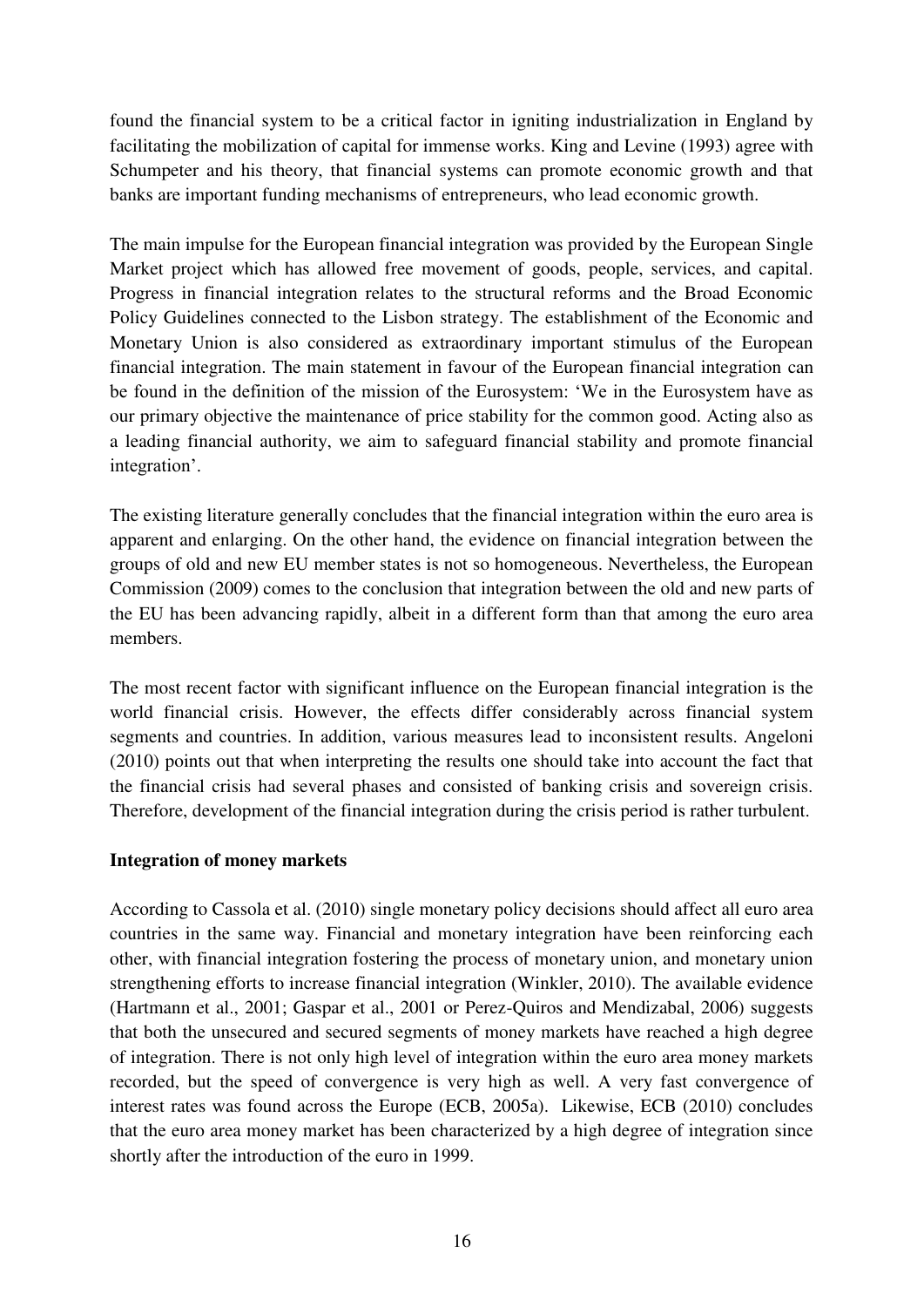The recent financial turmoil represents a significant episode on the development path of the money markets integration. Money markets were seriously hit by the crisis because of their function of channelling funds to enable banks to cover their most immediate funding needs. This makes the money markets vulnerable and sensitive to counter-party risk. After August 2007, cross-border volumes traded on the money markets declined sharply. ECB (2010) and Cassola et al. (2010) recognize the bankruptcy of Lehman Brothers as an important milestone that caused further decline in cross-border volumes and a strong rise in foreign premiums. This post-Lehman phase was followed by a period, starting in May-June 2009, characterized by the gradual return to more stable conditions provided by the improvement in the activity of financial integrity indicators. This stabilization and improvement was also supported by measures adopted by the ECB"s Governing Council that strengthened and consolidated those gains, with further beneficial effects on financial integration. However, the sovereign crisis in some of the euro area and EU countries intensified in February-March 2010 and brought back the instability to money markets. The financial integration indicators worsened to levels recorded during the peak of financial crisis.

For illustration we use one of possible price-based indicators – the cross-sectional standard deviation of the overnight Eonia (Euro over night index average) lending rates across euro area countries (Figure 2). The phase of preparation for the single currency is reflected in the substantial increase of the integration degree. The effects of the financial and sovereign crises are apparent as well. Similar results can be obtained if Euribor (Euro Interbank Offered Rate), Eurepo (European Repo Market rates) or Eonia Swap are used to calculate the integration indicator.

*Figure 2 Cross-sectional standard deviation of the overnight Eonia (in basis points, 1994 – 2010 and 1999 – 2010)* 



Source: ECB, http://sdw.ecb.europa.eu/browse.do?node=2018817l

Financial integration of the money markets of the euro area countries and the new EU countries (Czech Republic, Hungary, Poland, Slovakia, and Slovenia) was investigated by Babetskii et al. (2009). The results suggest that the speed of convergence was somewhat lower in the Czech Republic and Slovakia in the period from January 1995 to July 2007. Slovenian money markets achieved a higher degree of integration, which was linked with its completed euro adoption process. During the period from August 2007 to January 2009 the calculations show that most countries recorded a slowdown in convergence of yields towards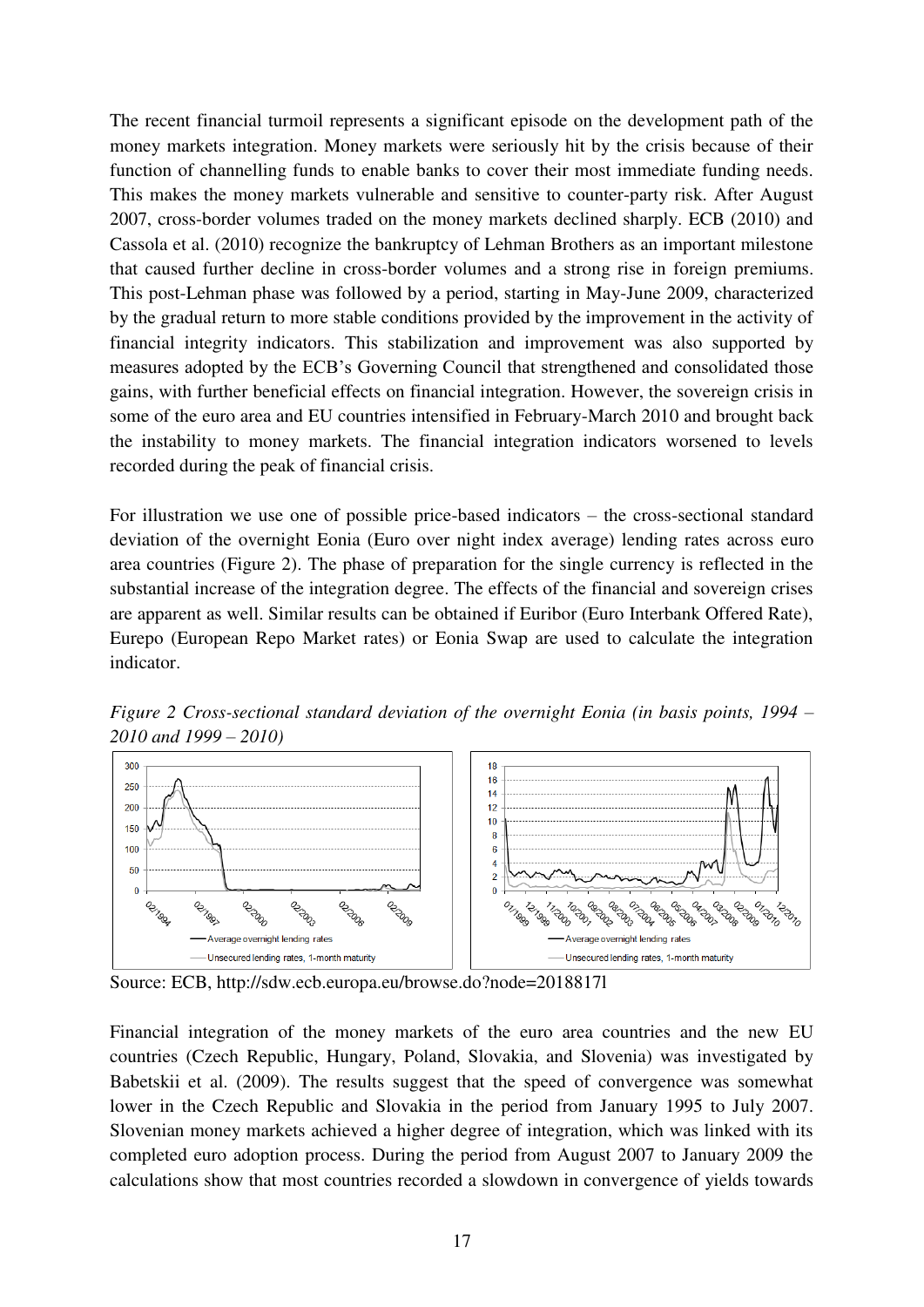those in the euro area. The money market integration accelerated in that time only in Slovakia since the country was preparing for the euro adoption.

## **Integration of bond markets**

The financial integration of bond markets is usually studied separately for government bond markets and corporate bond markets. In addition to the integration in the euro area, some studies focused on the integration within the EU as a whole and the integration between EU and other world centres.

## *Government bond market*

Previous studies do not provide consistent findings on the level of financial integration of the bond markets. Abad et al. (2009) apply news-based indicators on the government bonds markets and report rather incomplete integration from the January 1999 to June 2008. On the other hand, price-based indicators show that the government bond markets were highly integrated during this period, although the long-term government bond yield spreads related to Germany remain. There was actually a significant integration within some countries' government bond markets even before the launch of EMU. Figure 3 depicts the development of the government bond markets integration measured by the 10-year government bond yield spreads between the country"s yield and the euro area average.



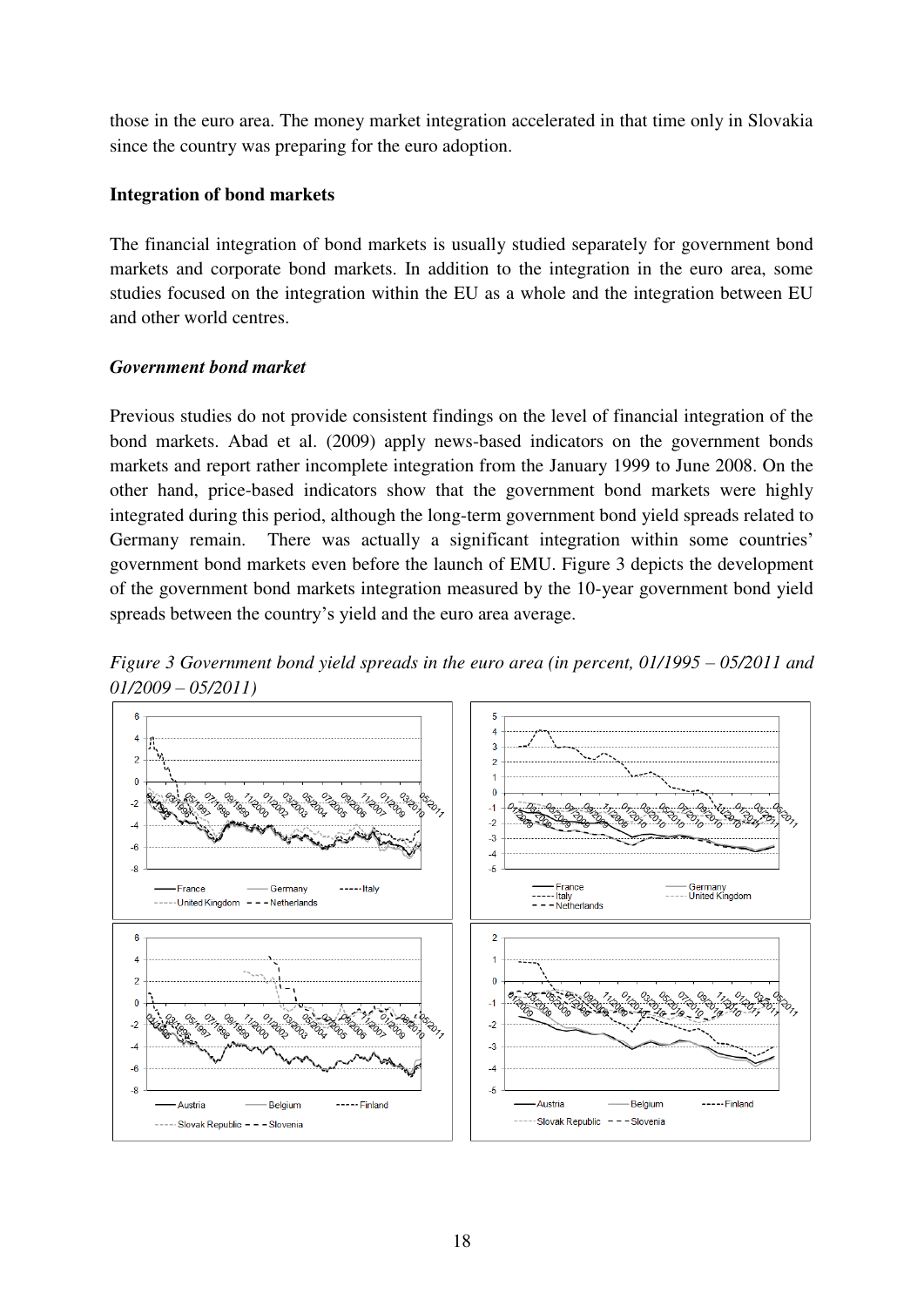

Source: Authors' calculations based on OECD statistics, http://stats.oecd.org/index.aspx?r=636904

In order to illustrate the differences among the euro area countries we divided the countries into three groups that are presented individually. Similarly with the development of the money markets one can realize very intensive equalization of the government bond yields before the introduction of the euro. The euro area government bond markets have also been influenced by the financial crisis and consequent actions taken by governments and central banks. As is evident from Figure 3, the most significant impact of the crisis is possible to see after January 2010 when some of the countries (namely Greece, Portugal and Ireland) recorded significantly higher government bond yields as compared to the euro area average. The development of the government bond yields suggests that since the beginning of tensions in the financial system in 2007-2008 the euro area government bond markets have had a tendency towards greater segmentation and differentiation.



*Figure 4 Beta coefficients on government bond markets (in basis points, 1994 – 2010)* 

Source: ECB, http://sdw.ecb.europa.eu/browse.do?node=2018817

In calculating the indicator of beta-convergence, where the beta represents the estimated correlation of changes in the 10-year government bond yield of a given country with changes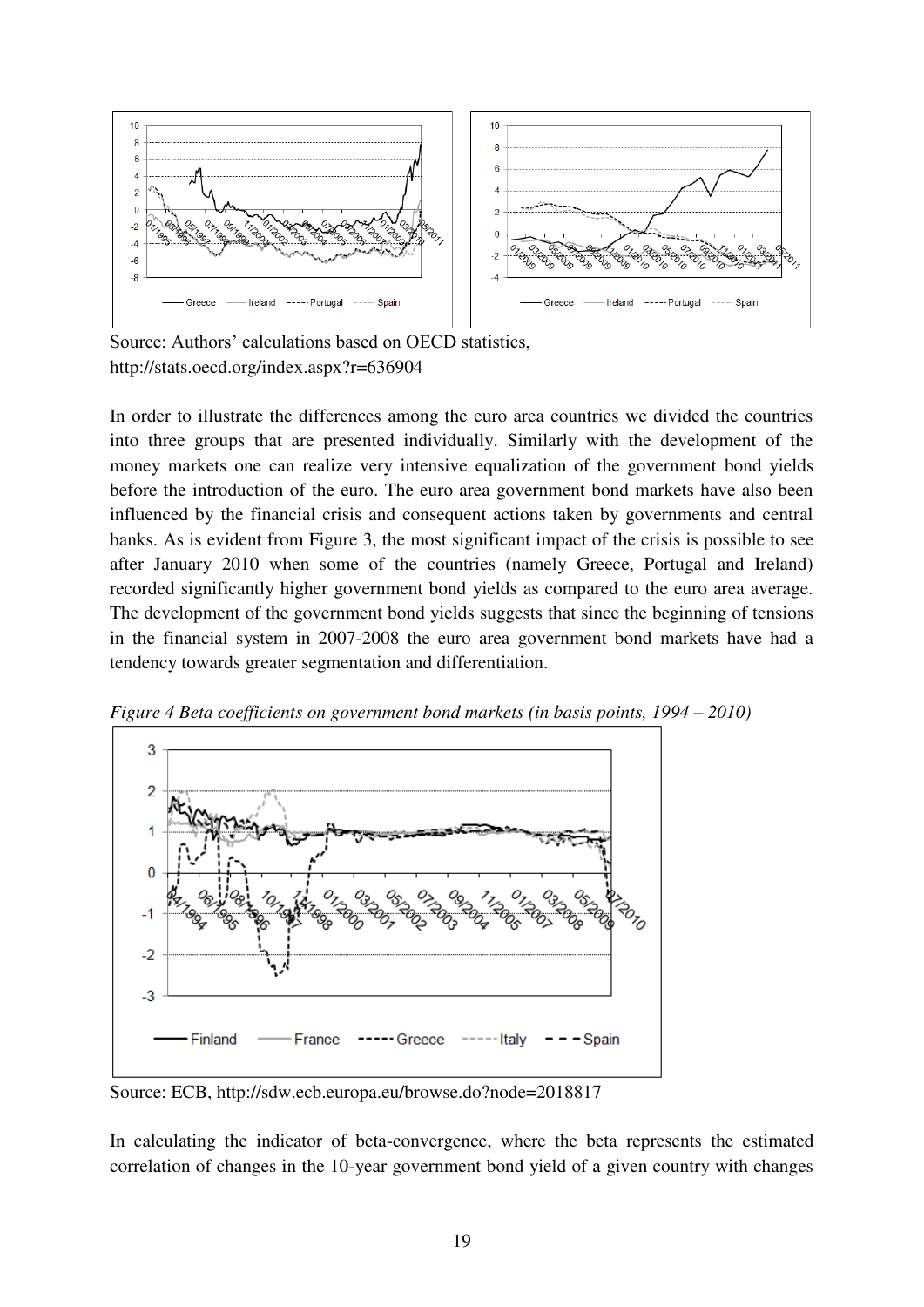in the German bond yield, growing integration was found (Figure 4). The betas varied substantially up to 1998 and converged afterwards towards 1, the perfect integration level (ECB, 2005b). The financial crisis substantially worsened beta coefficients of some euro area countries such as Greece, Spain and Italy.

Cappiello et al. (2006) examine financial integration between the bond markets of the euro area and selected new EU member countries during the period 2000-2005 and two subperiods: pre-convergence (2000-2002) and convergence (2003-2005). They estimate return co-movements and find that integration increases only for the Czech Republic and Poland (versus Germany used as a benchmark for the euro area).

Babetskii et al. (2009) also investigate financial integration between the bond markets of the euro area countries and the new EU member countries (Czech Republic, Hungary, Poland, Slovakia, and Slovenia). They apply various news-based and price-based measures of financial integration and summarized results showing evidence of relatively strong and gradually increasing integration of the new EU members" markets towards the levels of the euro area economies. This was mainly the case for the period from January 1995 to July 2007.

## *Corporate bond market*

The corporate bond market is relatively younger than the market of government bonds. The market for short-term securities has shown little signs of integration, mainly because of differences in market practices and standards. Since commercial paper contracts vary across countries due to differences in legal systems and regulatory requirements, the market for short-term papers in Europe has remained largely of a domestic nature (Kalemli-Ozcan and Manganelli, 2008).

According to the heterogeneity of the corporate bonds, it is not possible to analyze the integration by the simple comparison of the bond yields during the selected time period. The yield on a corporate bond typically depends on a number of factors such as the bond"s credit rating, time to maturity, liquidity and cash-flow structure. Full integration should be confirmed by the identical impact of specific factors across all countries. Therefore, more sophisticated methods to measure financial integration within these markets have to be applied. Usually, the impact of the country where the bond was issued is investigated. In the case of price-based measures of integration, there is a testing whether risk-adjusted yields have a systematic country component. In an integrated market, the proportion of the total yield spread variance that is explained by country effects should be close to zero (ECB, 2007).

Baele et al. (2004) investigate the integration of corporate bond markets by the estimation of the cross-sectional regression in the period 1998-2003. In the analysis, the yield spread on a corporate bond, relative to a benchmark government bond yield, was decomposed into a component common to all and a component due to the corporate bond"s coupon size, time to maturity, liquidity, sector, and credit quality. It is imposed that the parameters related to these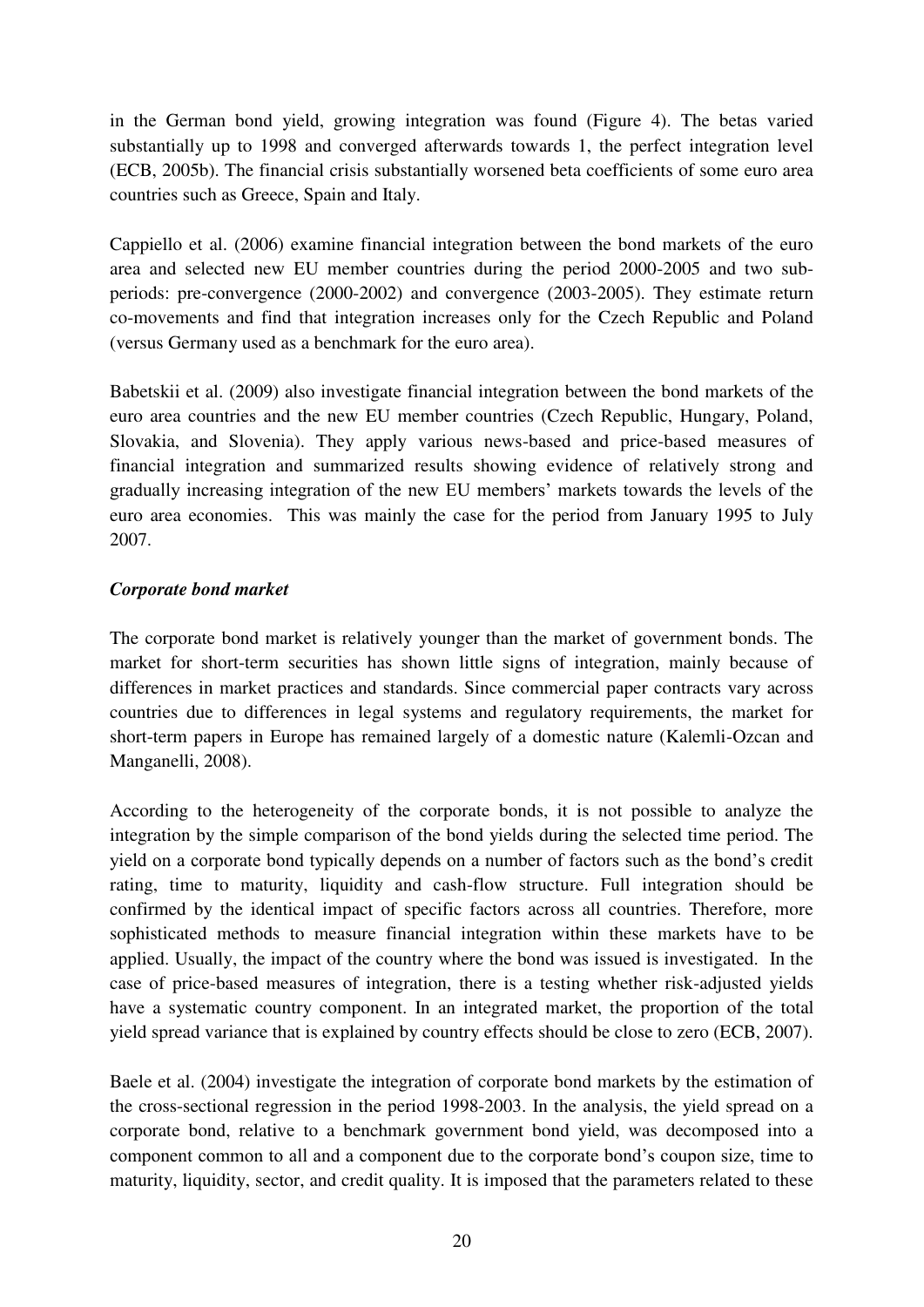factors are equal for all bonds, irrespective of the country of origin. Authors suggest that the corporate bond markets in the analyzed countries are reasonably integrated with each other. This finding is confirmed by the research of ECB (2005b). They study corporate bond markets in the euro area using price-based and quantity-based measures. All alternative approaches lead to the conclusion that the markets are well integrated.

We present development of financial integration on the euro area corporate bond markets on basis of dispersion in 5-year CDS (credit default swap) premiums among leading telecommunication firms and commercial banks across the euro area countries (Figure 5). The markets are considered integrated if the dispersion is zero. For better comparison of government and corporate bond markets we report the same indicator for government bonds.



*Figure 5 Dispersion in 5-year CDS premiums (in basis points, 01/2004 – 03/2011)* 

Source: ECB, http://sdw.ecb.europa.eu/browse.do?node=2018817

We can clearly identify the effects of global financial turmoil and subsequent sovereign crisis in some European countries. While the government bond markets consistently showed a higher level of integration than the corporate bond markets before the crisis, the situation changed in 2009 when the crisis effects started to be more reflected in fiscal policy and public finance of the euro area members. Banking sectors in many euro area countries were under serious pressures during the financial crisis. The instability of banking sectors contributed to the substantial decrease of integration on the bank bond markets. Although the telecommunication bond markets followed a similar development, the crisis-related worsening of integration was not so remarkable and it seemed to be more integrated during the turbulent crisis times.

According to Avadanei (2010), quantity-based indicators also point to an increasing degree of integration of corporate bond markets. For instance, holdings of long-term debt securities issued by the euro area governments and non-financial corporations held by residents of other (non-domestic) euro area countries have continued to increase in the previous eleven years,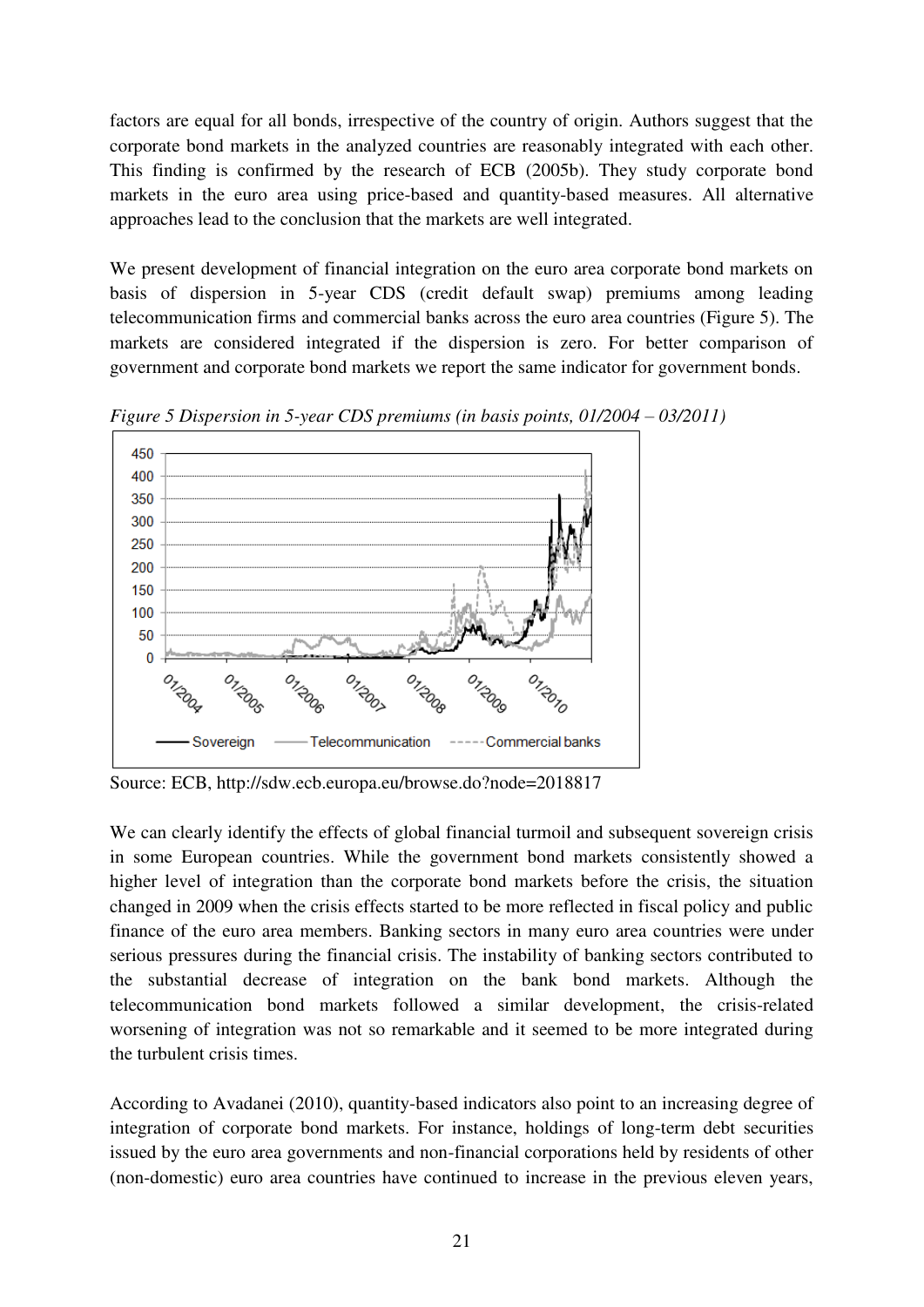although there was a decrease during the recent financial crisis period. Monetary financial institutions have strongly increased their cross-border holdings of debt securities since the end of the 1990s, from about 10 percent to nearly 60 percent. In particular, the holdings of bonds issued by non-financial corporations have increased markedly from a very low level, suggesting that investors are increasingly diversifying their portfolios across the euro area.

## **Integration of equity markets**

Due to a high degree of heterogeneity in equity returns, the measurement of integration of equity markets is even more problematic than assessment of integration of money and bond markets. However, ECB (2010) reports that alternative measures of the euro area equity markets integration indicate similar development as in the money and bond markets. The most common price-based indicator used on stock markets is the country and sector dispersion in monthly stock returns. The results point to the growing integration in the euro area since 2001. However, development of this measure changed the trend after October 2007 when the advantages of a geographical diversification have become higher than those of a sector diversification.

Quantity based indicators seem to be the best for evaluating financial integration of equity markets. According to ECB (2010) quantity-based indicators show that the degree of integration in these markets is rising. The holdings of equity issued in other euro area countries are growing. Figure 6 shows the degree of cross-border holdings of equity issued by euro area residents. The more international are portfolios of investors, the more integrated are the equity markets. Although the total cross-border holdings are rising, investors have oriented on equities issued within the euro area than in countries outside the euro area. While the financial crisis only slowed down the increasing trend in the intra-euro area holdings it caused a reversal in trend of the extra-euro area holdings.



*Figure 6 Cross-border holdings of equity issued in the euro area* 

Source: ECB, http://sdw.ecb.europa.eu/browse.do?node=2018817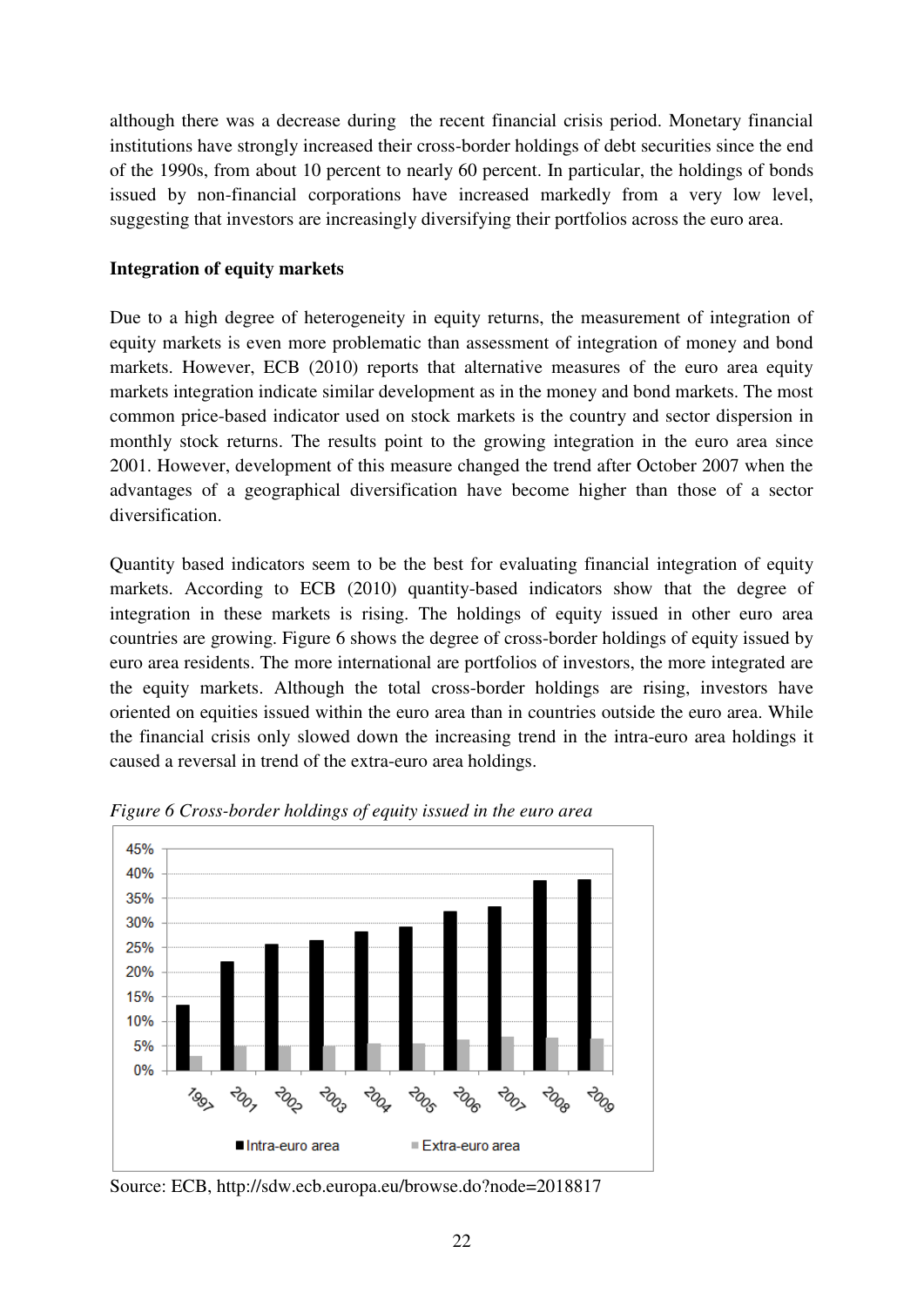Similar results stemming from the application of quantity-based indicators are presented in Pagano (2002). He documents an increasing degree of stock market integration in the euro area countries in the 1990s. Cappiello et al. (2006) examine financial integration of the equity markets of the euro area and the new EU countries (Cyprus, Czech Republic, Estonia, Hungary, Latvia, Poland and Slovenia). They reveal an increase in the degree of integration between 1994 and 2005. Significantly weaker co-movements of the euro area and EU members occurred before 2000. The increasing integration in the second part of the analyzed period is mostly driven by larger new EU members (Czech Republic, Hungary and Poland). Small new EU members were almost independent before 2000 and only some of them (Estonia, Cyprus) after 2000 achieved marginal progress in integration.

Babetskii et al. (2009) estimated financial integration of the stock markets of the euro area countries and the new EU countries (Czech Republic, Hungary, Poland, Slovakia, Slovenia). The results show that yields on the Czech and Hungarian stock markets converged towards those on corresponding euro area financial instruments relatively quickly in the period January 1995 – July 2007. This integration was even faster than in some euro area countries such as Austria or Portugal.

### **Institutional framework of financial integration**

According to Tumpel (2006), integration of the institutional framework is crucial for financial integration as it sets up and demarks the playing field for all market participants. We focus on integration of the financial infrastructure and integration (harmonization) of the respective legislative framework.

## *Financial infrastructure*

Financial infrastructure can be defined as a set of institutions which enable effective operations on the financial markets. According to Gisiger and Weber (2005) financial infrastructure generally consists of three main elements: (i) a system needed for payments and securities' transfer (clearing and settlement provider), (ii) a gross settlement payment system and (iii) a stock exchange. International Finance Corporation (2010) understands financial infrastructure as the underlying foundation for a financial system including all institutions, information, technologies and rules and standards which enable financial intermediation. It is a merger of payment systems, credit information bureaus and collateral registries. Integration of financial infrastructure is therefore influenced by existing legal and regulatory framework for financial sector operations.

Integration of financial infrastructure should make financial markets more efficient and lead to cost savings. This is the main reason why European financial infrastructure strives for a higher degree of integration. Many integration and harmonization initiatives in the European financial infrastructure exist especially in the euro area but they are not yet fully implemented. The two integration projects with highest level of development within the euro area are the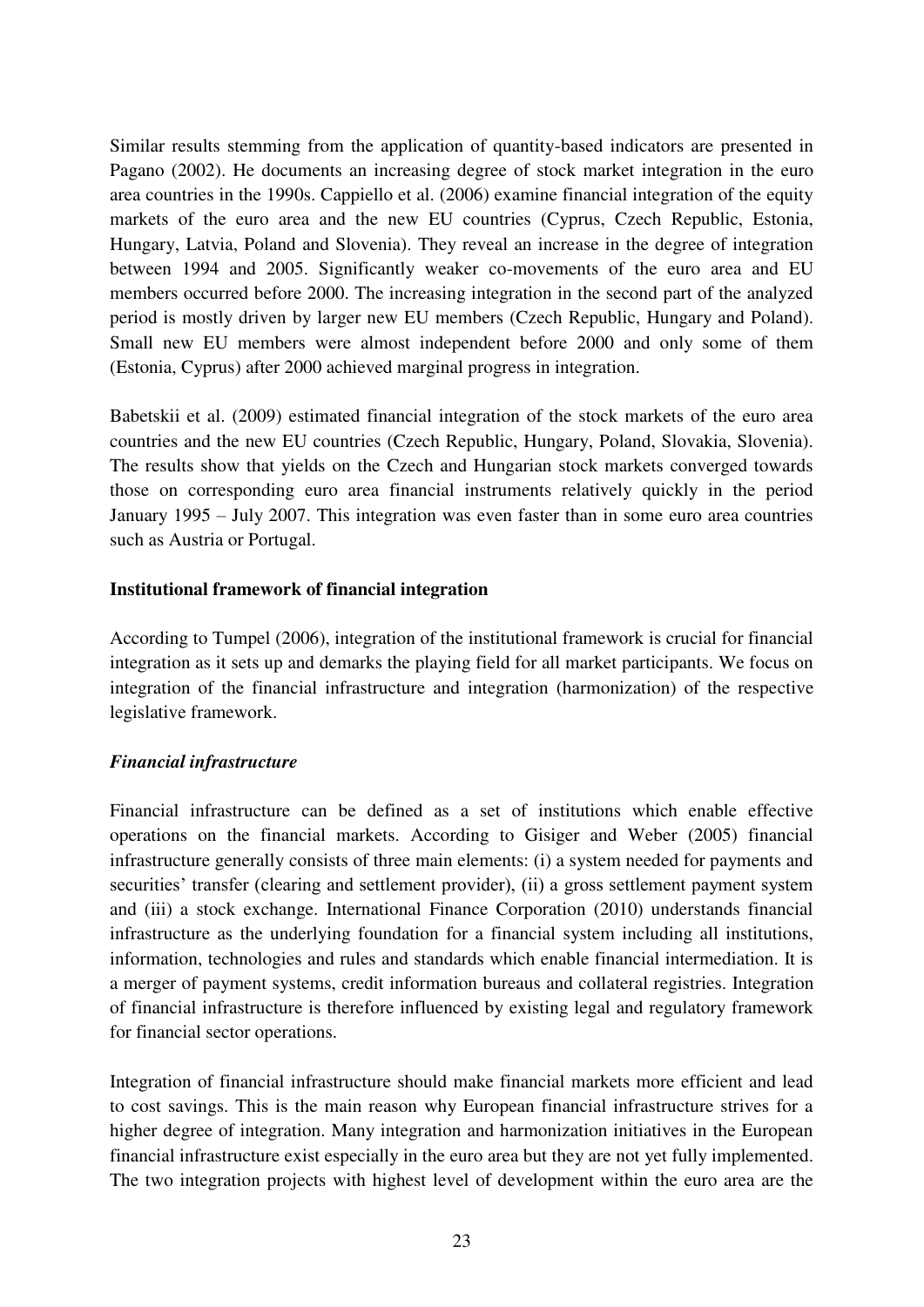Single Euro Payments Area (SEPA) and the Trans-European Automated Real-time Gross settlement Express Transfer system (TARGET2).

SEPA replaced all the national payment systems in the countries of the euro area in 2011. Hence, SEPA provides the instrument for the cross-border financial integration. It is used not only by the euro area and EU countries, but also connects members of the European Economic Area that are not EU members (Lichtenstein, Iceland and Norway, Switzerland and Monaco that is the only non-EU country that uses the euro by agreement with the EU). Figure 7 shows the development of transactions processed in SEPA format as a percentage of total transactions.



*Figure 1.7 Transactions processed in SEPA format as a percentage of total transactions* 

Source: ECB, http://www.ecb.int/paym/sepa/about/indicators/html/index.en.html

The harmonization of the wholesale payments sector has been done through TARGET2. It is a single technical platform, which allows firms to offer harmonized services at the EU level with a single price structure. In 2010 it had 23 members, 17 euro area central banks and six non-euro area central banks.

Several projects are still in their early developing phase, but they are already making significant progress. The most significant initiative in regards to integration of financial infrastructure is the TARGET2-Securities project. It is intended to come into operation in 2014 and it will represent an improvement of the Eurosystem"s pan-European securities settlement platform. There is also the project of Collateral Central Bank Management that will consolidate the existing technical infrastructure into one single platform for the domestic and cross-border use of marketable and nonmarketable assets, with live operations starting in 2013 (ECB, 2011). Figure 8 demonstrates the share of domestic and cross-border collateral used for Eurosystem credit operations.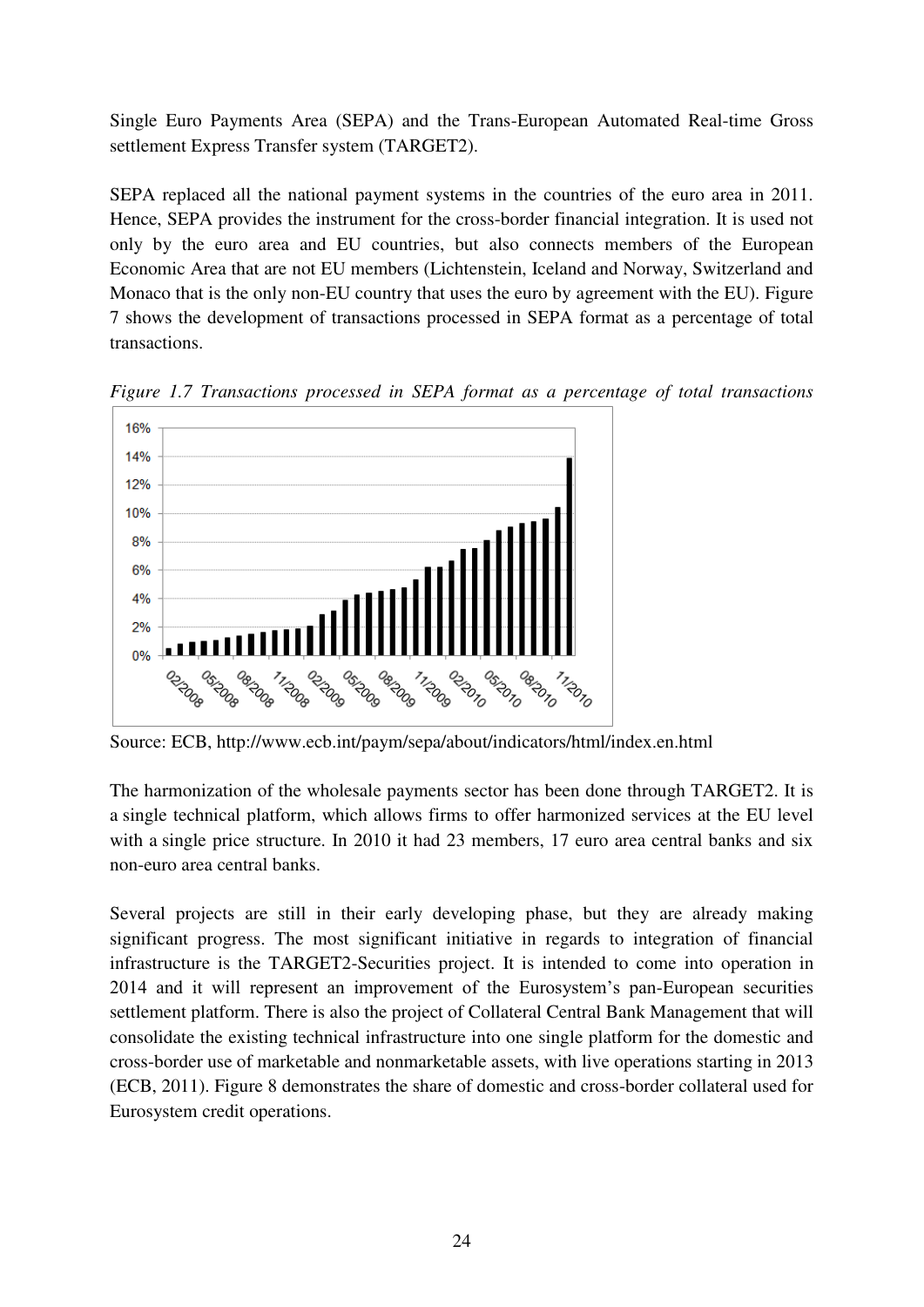

*Figure 1.8 Share of collateral used for Eurosystem credit operations* 

Source: ECB, http://sdw.ecb.europa.eu/browse.do?node=2018817

## *Legislative framework*

According to Kalemli-Ozcan et al. (2010), on top of all the other channels and country/time factors, the legislative regulatory harmonization policies have a direct effect on financial integration. Legislative harmonization and reforms of financial services are closely connected with the three main elements of financial infrastructure mentioned above. For instance, SEPA as a self-regulatory initiative by the banking sector is on one side and the Payment Services Directive as a necessary legal framework to the payment service providers is on the other side. Although there is no single legislation on financial system and financial services in all EU member countries, the governments are required to transpose the EU directives into national legislation to minimize cross-country differences. Table 2 lists the EU directives related to financial systems to be implemented by all EU and European Economic Area members.

| Directive No. | Directive title                                              | Implementation |
|---------------|--------------------------------------------------------------|----------------|
|               |                                                              | Due day        |
| 1998/26/EC    | <b>Implementation of the Settlement Finality Directive</b>   | N/A            |
|               | Directive on the taking up, pursuit and prudential           |                |
| 2000/46/EC    | supervision of the businesses of electronic money 27/04/2002 |                |
|               | institutions                                                 |                |
| 2000/64/EC    | Directive amending the insurance directives and the ISD      | 17/11/2002     |
|               | to permit information exchange with third countries          |                |
| 2001/17/EC    | Directive on the reorganization and winding-up of            |                |
|               | Insurance undertakings                                       | 20/04/2003     |
| 2001/24/EC    | Directive on the reorganization and winding-up of banks      | 05/05/2004     |

*Table 1.2 EU Directives related to financial systems of EU and European Economic Area*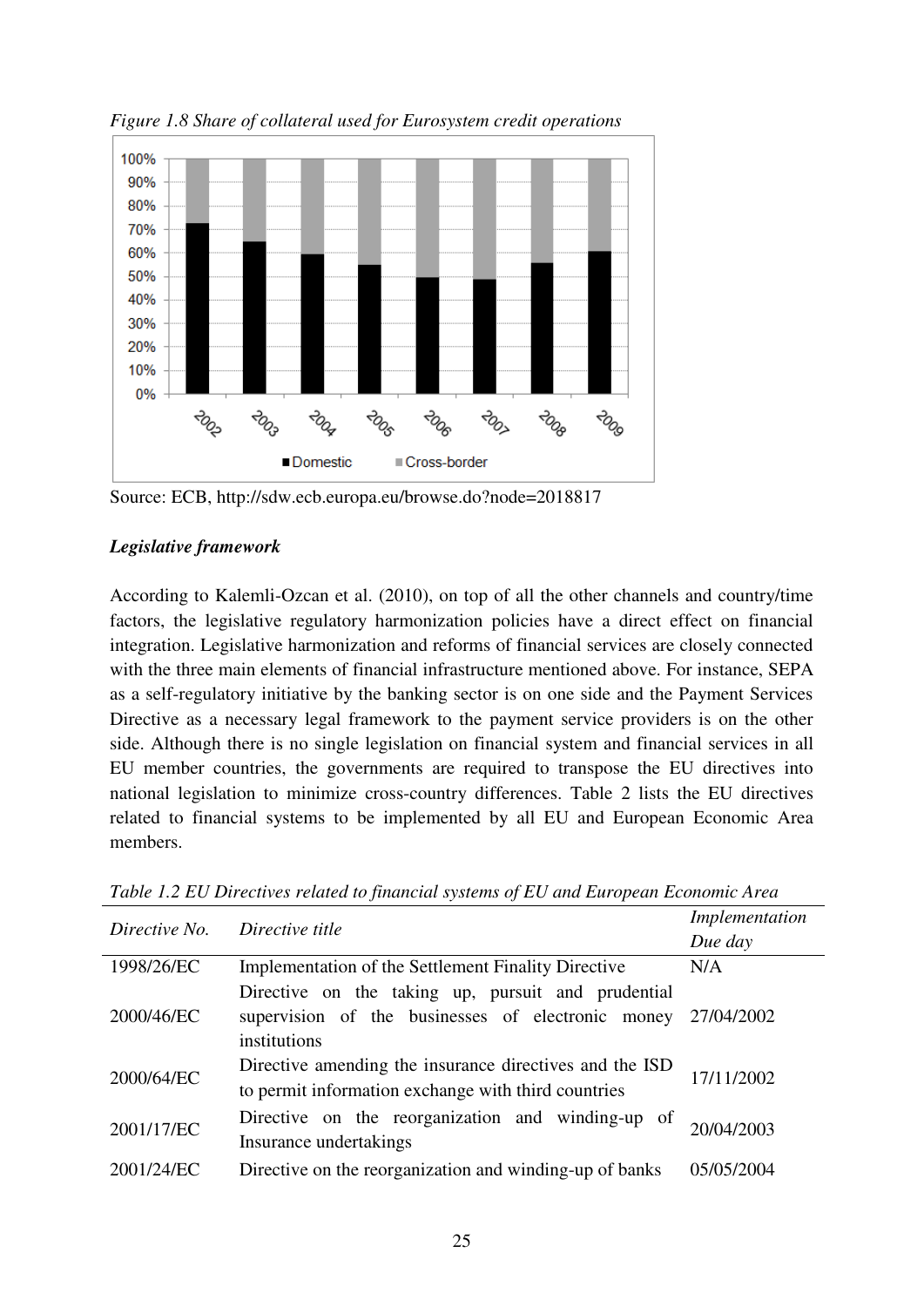| 2001/65/EC  | Directive amending the $4^{\text{th}}$ and $7^{\text{th}}$ Company Law<br>Directives to allow fair value accounting               | 09/10/2004                                 |
|-------------|-----------------------------------------------------------------------------------------------------------------------------------|--------------------------------------------|
| 001/86/EC   | Directive supplementing the Statute for a European<br>Company with regard to the involvement of employees                         | 10/10/2004                                 |
| 2001/97/EC  | Directive amending the money laundering directive                                                                                 | 15/06/2003                                 |
| 2001/107/EC | 1 <sup>st</sup> Directive on UCITS (Undertakings for Collective<br><b>Investments in Transferable Securities</b> )                | 13/08/2003                                 |
| 2001/108/EC | 2 <sup>nd</sup> Directive on UCITS /Undertakings for Collective<br><b>Investments in Transferable Securities</b> )                | 13/08/2003                                 |
| 2002/13/EC  | Directive amending the solvency margin requirements in<br>the insurance directives                                                | 20/09/2003                                 |
| 2002/47/EC  | Directive on financial collateral arrangements                                                                                    | 17/12/2003                                 |
| 2002/65/EC  | Directive on the Distance marketing of Financial Services                                                                         | 01/01/2004                                 |
| 2002/87/EC  | Directive on the supervision of credit institutions<br>insurance undertakings and investment firms in a<br>financial conglomerate | 11/08/2004                                 |
| 2002/83/EC  | Solvency 1 Directive for life insurance                                                                                           | 20/09/2003                                 |
| 2002/92/EC  | Directive on insurance mediation                                                                                                  | 15/01/2005                                 |
| 2003/6/EC   | Directive on insider dealing and market manipulation                                                                              | 12/10/2004                                 |
| 2003/41/EC  | Directive on the prudential supervision of pension funds                                                                          | 23/09/2005                                 |
| 2003/48/EC  | Directive on the taxation of savings income in the form of<br>interest payments                                                   | 01/01/2004                                 |
| 2003/51/EC  | Directive modernizing the accounting provisions of the<br>$4th$ and $7th$ company Law Directives                                  | 01/01/2005                                 |
| 2003/71/EC  | Directive on prospectuses                                                                                                         | 01/07/2005                                 |
| 2004/25/EC  | Directive on Take Over Bids                                                                                                       | 20/05/2006                                 |
| 2004/109/EC | <b>Transparency Directive</b>                                                                                                     | 20/01/2007                                 |
| 2004/39/EC  | Directive on Markets in Financial Instruments (update of<br>ISD) MiFID                                                            | 20/01/2007                                 |
| 2005/56/EC  | 10 <sup>th</sup> Company Law Directive on cross-border mergers                                                                    | 15/12/2007                                 |
| 2006/48/EC  | Directive on the relating to the taking up and pursuit of<br>the business of credit institutions                                  | 31/12/2006                                 |
| 2006/49/EC  | Directive on the capital adequacy of investment firms and<br>credit institutions                                                  | 31/12/2006                                 |
| 2007/64/EC  | Directive on payment services (PDS)                                                                                               | 01/11/2009                                 |
| 2009/924/EC | Regulation on cross-border payments in the Community                                                                              | replacement for<br>Regulation<br>2560/2001 |

Source: European Commission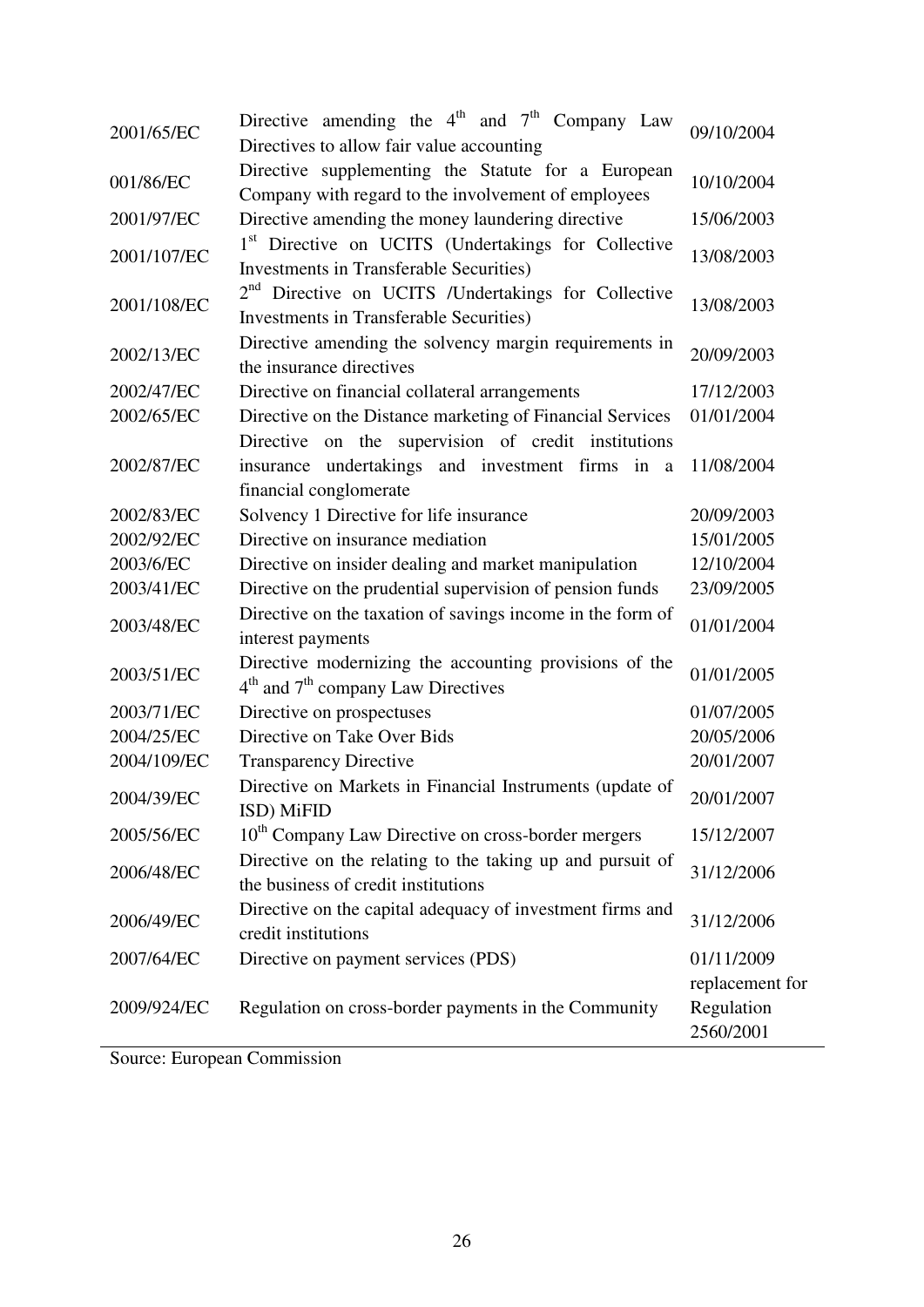## **CONCLUSION**

The aim of this paper was to describe the concept of financial integration, compare the benefits and risks of financial integration and summarize the progress in financial integration in the EU. The existing literature offers a variety of definitions of financial integration. However, all of them emphasize that financial integration is the process through which financial systems and financial markets in an economy become more closely integrated with those in other economies or with those in the rest of the world.

We found three crucial benefits of financial integration that are mutually interlinked. In particular, we distinguish more opportunities for risk sharing and risk diversification, better allocation of capital among investment opportunities, and potential for higher economic growth. Some economists also consider financial development as a positive effect of financial integration. The financial development reduces asymmetric information, increases the completeness of markets, reduces transaction costs, increases competition and, hence, positively affects the economic growth of countries involved in the integration process. On the other hand, increased vulnerability to external macroeconomic shocks and financial crises transmitted to higher output and consumption volatility and is often considered as the most serious drawback of financial integration. Moreover, a high degree of concentration of capital flows or pro-cyclical movements in short-term capital flows can be also listed among negative implications of financial integration.

We also evaluated the degree of financial integration achieved in the European Union. The euro area money markets are nearly fully integrated. Additionally, the degree of integration in the government bond market has become very high since the introduction of the single currency. Despite a rising degree of integration and a considerable reduction in the home bias in equity portfolios of institutional investors, the euro area equity market remains the least integrated. Integration of the financial infrastructure and harmonization of financial legislation has advanced since 1999. In this field, progress has been especially achieved in evolution and implementation of common payment and settlement systems. By contrast, a securities settlement platform and a system for using central banks' marketable and nonmarketable assets still require further integration.

#### **ACKNOWLEDGEMENT**

This study was partly supported by the Student Grat Competition of Silesian University within the project SGS 25/2010 "Financial integration in the EU and its effect on corporate sector". The support is greatly acknowledged.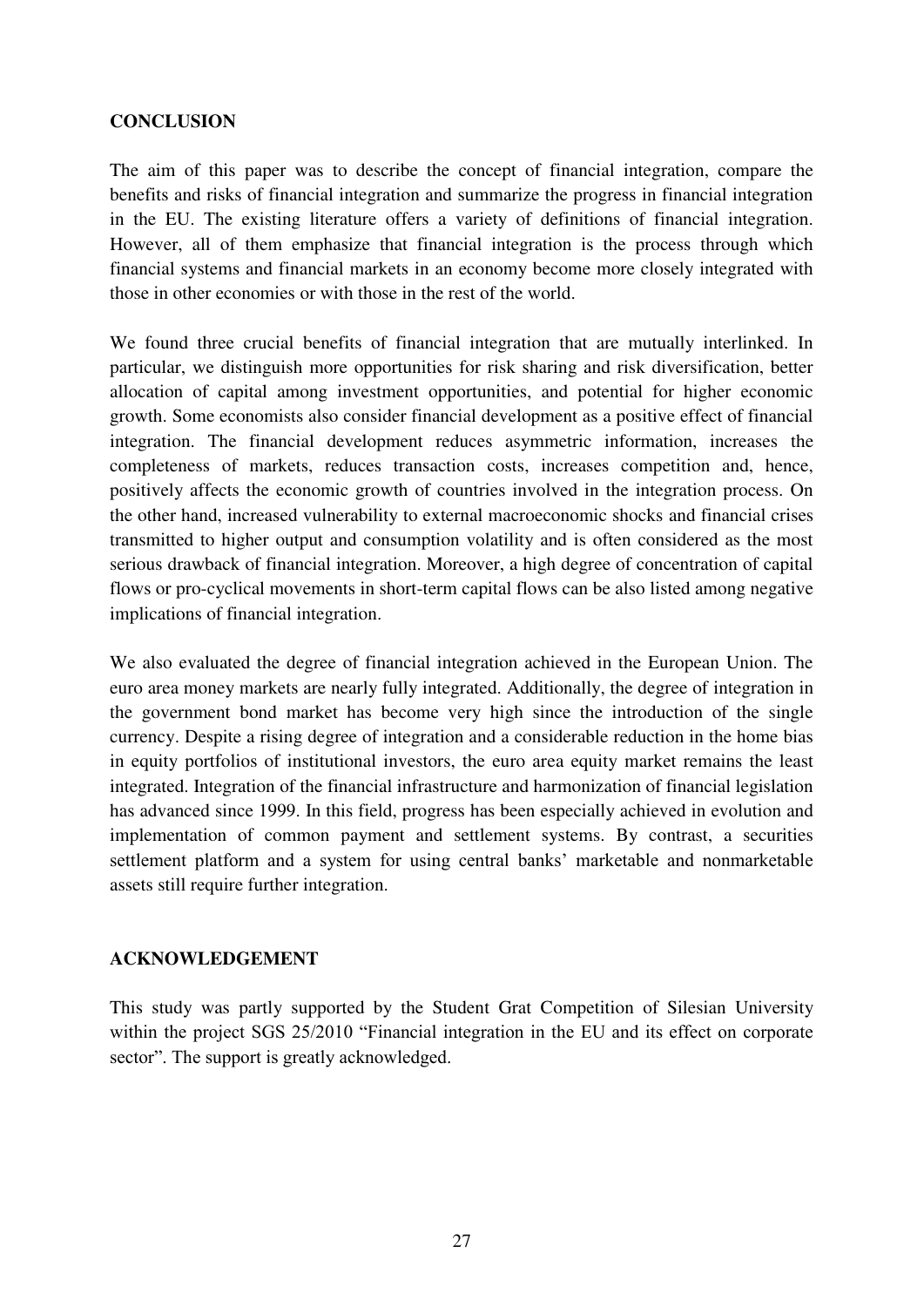#### **REFERENCES**

- Abad, P., Chuliá, H. and Gómez-Puig, M. (2009) "EU and European government bond market integration", European central bank Working paper No. 1079.
- Agenor, P.R. (2003) "Benefits and Costs of International Financial Integration: Theory and Facts", *World Economy*, 26: 1089–1118.
- Angeloni, I. (2010) *Financial Integration in Europe, Today*. Viena: Österreichische Nationalbank.
- Avadanei, A. (2010) "European corporate bond market integration: lessons from EMU", CEP Working Paper University Alexandru Ioan Cuza No. 3.
- Babetskii, I., Komárek, L. and Komárkova, Z. (2009) "Financial Integration of Stock Markets among New EU Member States and the Euro Area", *Czech Journal of Economics and Finance*, 57: 341–62.
- Baele, L., Ferrando, A., Hördahl, P., Krylova, E. and Monnet, C. (2004) "Measuring Financial Integration in the Euro Area", European Central Bank Occasional Paper Series No. 14.
- Bagehot, W. (1873) *Lombard street,* Homewood, IL: Richard D. Irwin.
- Baltzer, M., Cappiello, L., De Santis, R.A. and Manganelli, S. (2008) "Measuring Financial Integration in New EU Member States", European Central Bank Occasional Paper Series No. 81.
- Bonfiglioli, A. (2008) "Financial Integration, Productivity and Capital Accumulation", *Journal of International Economics*, 76: 337-55.
- Boyd, J.H. and Smith, B.D. (1992) "Intermediation and the Equilibrium Allocation of Investment Capital: Implications for Economic Development", *Journal of Monetary Economics*, 30: 409-32.
- Brouwer, G. (2005) "Monetary and Financial Integration in Asia: Empirical Evidence and Issues", in *Asia Economic Cooperation and Integration*, Manila: Asia Development Bank.
- Cappiello, L., Gérard, B. Kadareja, A. and Manganelli, S. (2006) "Financial integration of new EU member states", European Central Bank Working Paper No. 683.
- Cassola, N., Holthausen, C. and Lo Duca, M. (2010) "The 2007/2009 turmoil: A challenge for the integration of the euro area money market?", in *ECB Workshop on Challenges to monetary policy implementation beyond the financial market turbulence*, Frankfurt: ECB.
- ECB (2011) *Financial integration in Europe,* Frankfurt am Main: European Central Bank.
- ECB (2010) *Financial integration in Europe,* Frankfurt am Main: European Central Bank.
- ECB (2007) *Financial integration in Europe,* Frankfurt am Main: European Central Bank.
- ECB (2005a) *Euro money market study 2004*, Frankfurt am Main: European Central Bank.
- ECB (2005b) *Financial integration in Europe,* Frankfurt am Main: European Central Bank.
- Economic Commission for Africa (2008) *Assessing Regional Integration in Africa III. Towards Monetary and Financial Integration in Africa*, Addis Ababa: United Nations Economic Commission for Africa.
- Edison, H.J., Levine, R., Ricci, L. and Slok, T. (2002) "International Financial Integration and Economic Growth", *Journal of International Money and Finance*, 21: 749–76.
- Eichengreen, B. (2001) "Capital Account Liberalization: What do Cross-Country Studies Tell Us?", *The World Bank Economic Review*, 15: 341-65.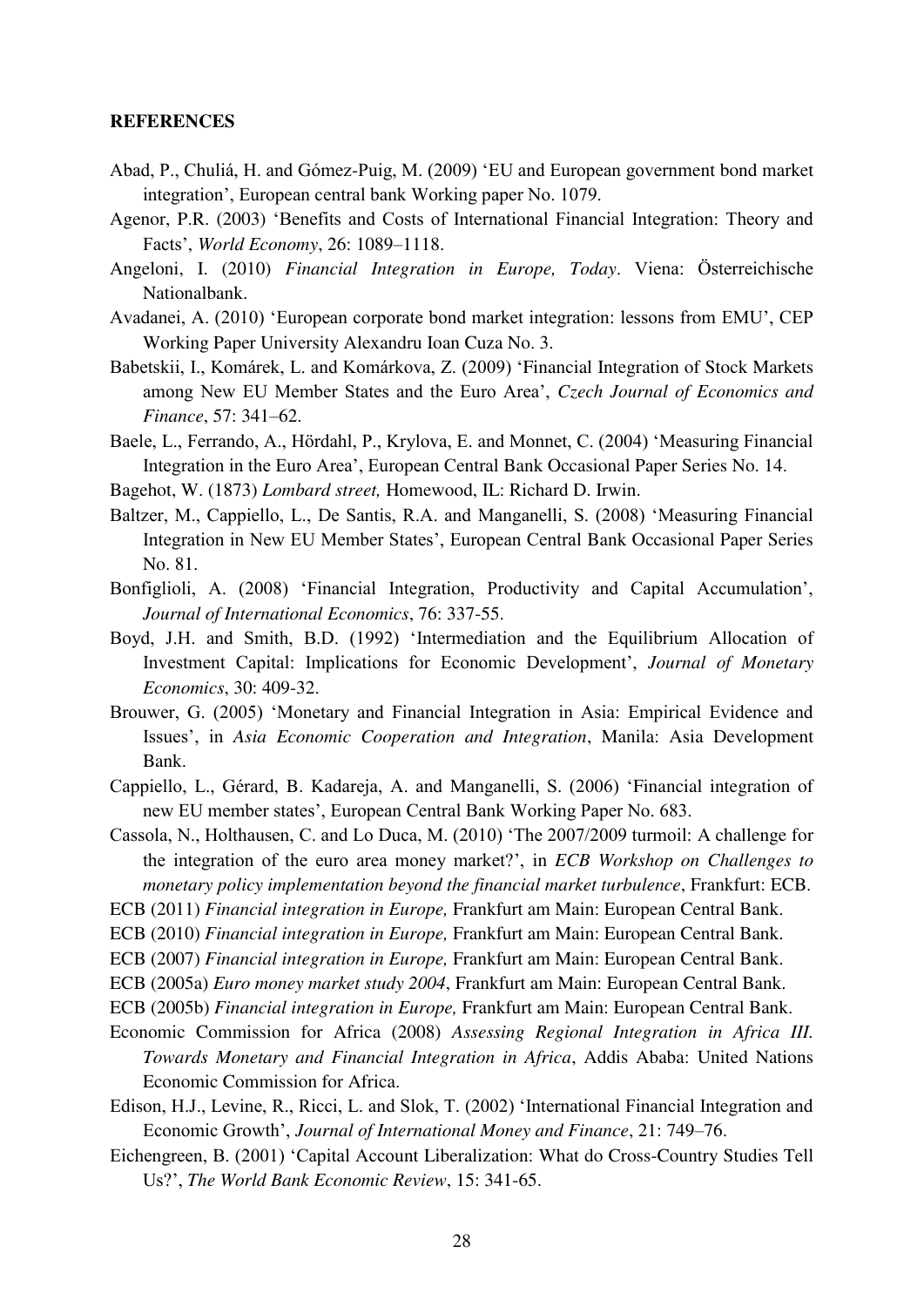- European Commission (2009) *European Financial Integration Report 2009*, Brussels: European Commission.
- Gaspar, V., Perez-Quiros, G. and Sicilia, J. (2001) "The ECB Monetary Policy Strategy and the Money Maret", *International Journal of Finance and Economics* 6: 325-42.
- Gisiger, M. and Weber, W. (2005) "Switzerland"s Financial Infrastructure: Today and Tomorrow", *Vierteljahrshefte zur Wirtschaftsforschung*, 74: 51-62.
- Guha, P., Daga, S., Gulati, R., Bhupal, G. and Oak, H. (2004) "International Financial Markets Integration or Segmentation: A Case Study of Equity Markets', EconWPA Working Paper No. 0412013.
- Guiso, L., Sapienza, P. and Zingales, L. (2006) "Does Culture Affect Economic Outcomes?", *Journal of Economic Perspectives*, 20: 23-48.
- Hartmann, P., Heider, F., Papaioannou, E. and Lo Duca, M. (2007) "The role of financial markets and innovation in productivity and growth in Europe." European Central Bank Occasional Paper Series No. 72.
- Hartmann, P., Manna, M. and Manzanares, A. (2001) "The microstructure of the euro money Market", *Journal of International Money and Finance*, 20: 895-948.
- Ho, N.W. (2009) "Financial Integration: Concepts and Impacts", *Macao Monetary Research Bulletin,* 10: 69-84.
- International Finance Corporation (2010) *Access to Finance. Annual Review Report 2010*, Washington, DC: International Finance Corporation.
- Jappelli, T. and Pagano, M. (2008) 'Financial market integration under EMU'. CEPR Discussion Paper No. 7091.
- Jayaratne J. and Strahan, P. (1996) "The Finance-Growth Nexus: Evidence from Bank Branch Deregulation", *Quarterly Journal of Economics*, 111: 639-70.
- Jikang, Z. and Xinhui, W. (2004) "Financial Market Integration in Euro Area, Development and obstacles", in *The 4th Meeting of the European Studies Centers in Asia: EU Enlargement and Institutional Reforms and Asia,* China: European Studies in Asia.
- Kalemli-Ozcan, S. and Manganelli, S. (2008) "Financial Integration and Risk Sharing: The Role of the Monetary Union", in *5th European Central Banking Conference on The Euro at Ten: Lessons and Challenges,* Frankfurt: ECB.
- Kalemli-Ozcan, S., Papaioannou, E. and Peydro, L. (2010) "Financial regulation, financial globalization and the synchronization of economic activity", NBER Working Paper No. 14887.
- Kalemli-Ozcan S., Sorensen, B.E. and Yosha, O. (2003) "Risk sharing and industrial specialization: Regional and international evidence', *American Economic Review*, 93: 903-18.
- King, R.G. and Levine, R. (1993) 'Finance and Growth: Schumpeter Might Be Right', *Quarterly Journal of Economics*, 108: 717-37
- Komárek, L. and Komárkova, Z. (2008) "Integrace finančniho trhu vybranych novych členskych zemi EU s eurozonou", Studie Narodohospodařskeho ustavu Josefa Hlavky No. 1/2008.
- Lane, P.R. and Milesi-Ferretti, G.M. (2006) "The external wealth of nations mark II: revised and extended estimates of foreign assets and liabilities, 1970–2004", IMF Working Papers No. 06/69.